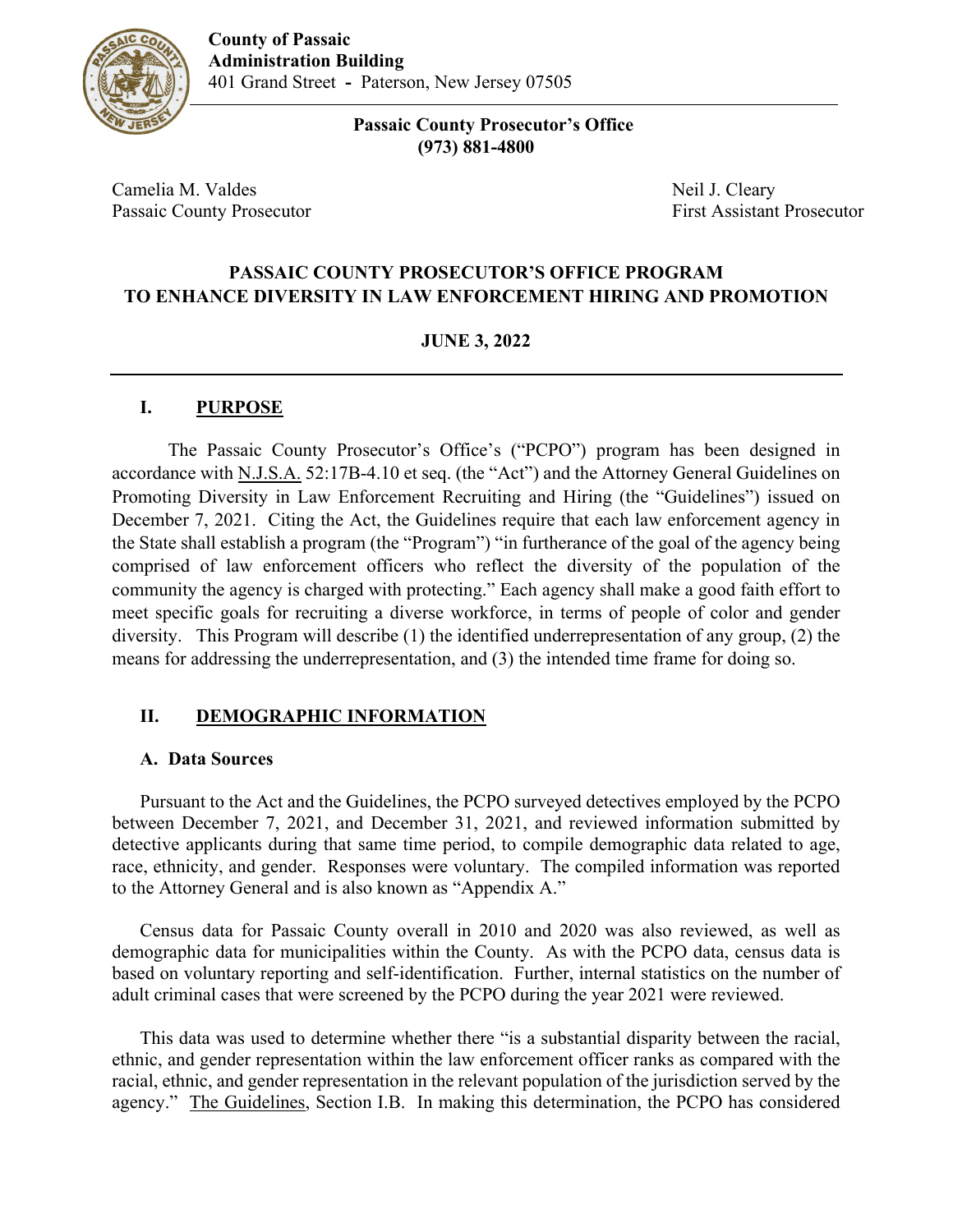whether "reducing the disparity would help achieve the Act's goal of each agency's police force 'reflect[ing] the diversity of the population of the community the agency is charged with protecting' and thereby making the police force more effective at promoting public safety." Id. The PCPO is committed to maintaining and developing a workforce that reflects the rich diversity of the communities our law enforcement officers serve throughout Passaic County.

#### **B. Passaic County Overall and PCPO Detective Demographics**

#### **1. Racial and Ethnic Demographics**[1](#page-1-0)

Over the last ten (10) years, Passaic County saw an increase in its population from 501,226 to  $524,118<sup>2</sup>$  $524,118<sup>2</sup>$  $524,118<sup>2</sup>$  In 2010, approximately 45% of the population reported as being "White alone," whereas, 16% of the population reported being of another race alone. Table 2. Approximately 1% of the population identified as being "Two or More Races." Id. Of the 524,118 people in Passaic County in 2020, approximately 39% of the total population identified as "White alone." Table 1. Of that same total, approximately 16% of the population identified as being another race alone. Id. Additionally, approximately 2% of the population identified as being "two or more races." Id. Based on the 2010 census data, approximately 37% of the overall Passaic County population identified as "Hispanic or Latino." Table 2. Based on the 2020 census data, approximately 43% of the overall Passaic County population identified as "Hispanic or Latino." Id. These statistics show that there is a continuing shift in how the County racially and ethnically identifies.

As of December 31, 2021, there were a total of 71 detectives currently employed by PCPO (this number does not include recent applicants or detectives who have departed or joined PCPO as of January 1, 2022). Of the overall 71 detectives, 61 responses reflecting racial and/or ethnic identification were recorded in Appendix A.<sup>[3](#page-1-2)</sup> Based on these collected responses, 51% of PCPO detectives identified as being "White alone," 13% identified as being "Black or African American alone," and 1% identified as "Other alone." Table 3. Comparatively, within Passaic County overall, 10% of the population identified as being "Black or African American alone" based on 2020 U.S. Census data. Table 1. No PCPO detectives identified as any other race alone. No detectives reported as "Two or more races alone." Twenty-one percent (21%) identified as being of "Hispanic or Latino" origin. Table 3.

<span id="page-1-0"></span><sup>1</sup> According to the U.S. Census Bureau: "The U.S. Census Bureau adheres to the U.S. Office of Management and Budget's (OMB) definition of ethnicity. There are two minimum categories for ethnicity: Hispanic or Latino and Not Hispanic or Latino. OMB considers race and Hispanic origin to be two separate and distinct concepts. Hispanics and Latinos may be of any race."

<span id="page-1-1"></span><sup>&</sup>lt;sup>2</sup>2020 Decennial Census Data, Table P2 for Passaic County, City of Paterson, City of Passaic, and City of Clifton. Cited as "Table 1" and available at:

[https://data.census.gov/cedsci/table?q=paterson%20nj%20p2&g=0500000US34031\\_1600000US3413690,3456550,](https://data.census.gov/cedsci/table?q=paterson%20nj%20p2&g=0500000US34031_1600000US3413690,3456550,3457000&tid=DECENNIALPL2020.P2) [3457000&tid=DECENNIALPL2020.P2](https://data.census.gov/cedsci/table?q=paterson%20nj%20p2&g=0500000US34031_1600000US3413690,3456550,3457000&tid=DECENNIALPL2020.P2)

<sup>2010</sup> Decennial Census Data, Table P2 for Passaic County, City of Paterson, City of Passaic, and City of Clifton. Cited as "Table 2" and available at:

[https://data.census.gov/cedsci/table?q=paterson%20nj%20p2&g=0500000US34031\\_1600000US3413690,3456550,](https://data.census.gov/cedsci/table?q=paterson%20nj%20p2&g=0500000US34031_1600000US3413690,3456550,3457000&tid=DECENNIALPL2010.P2) [3457000&tid=DECENNIALPL2010.P2](https://data.census.gov/cedsci/table?q=paterson%20nj%20p2&g=0500000US34031_1600000US3413690,3456550,3457000&tid=DECENNIALPL2010.P2)

<span id="page-1-2"></span><sup>3</sup> PCPO "Appendix A." Cited and attached as "Table 3."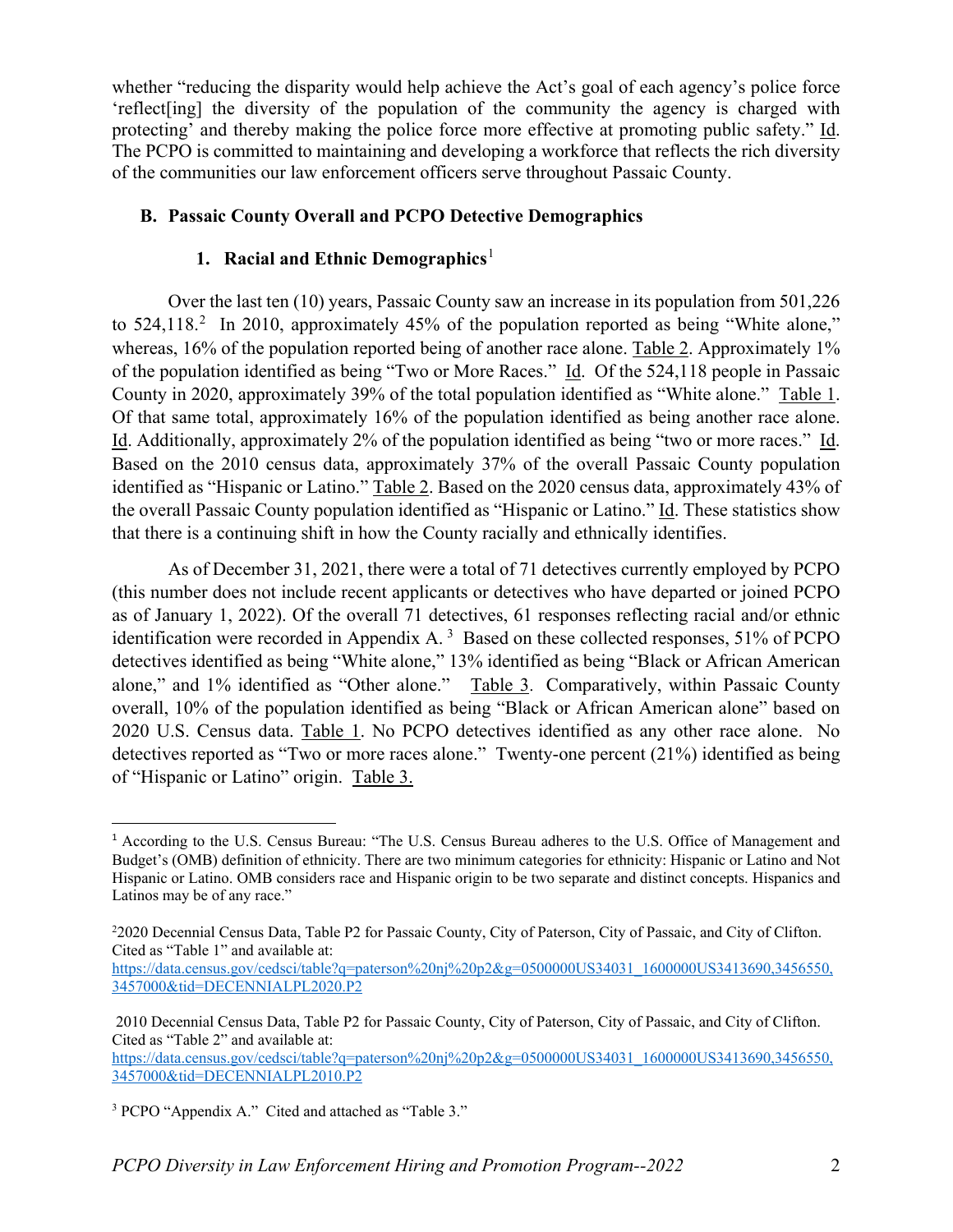The hiring trends under the present PCPO administration are positive. Six (6) detectives identifying as Black or African American alone fall within the 18-39 age range, while three (3) fall within the 40-59 age range. Ten (10) detectives identifying as Hispanic or Latino fall within the 18-39 age range, while five (5) fall within the 40-59 age range. This data indicates that racially and ethnically diverse hiring has trended upwards with newer hires, especially those hired within the past ten  $(10)$  to fifteen  $(15)$  years.

|                                                     | <b>Passaic County Population</b><br>(based on 2020 Census data) | <b>PCPO</b> Detectives<br>(as of $12/31/2021$ ) |
|-----------------------------------------------------|-----------------------------------------------------------------|-------------------------------------------------|
| White alone                                         | 39%                                                             | 51%                                             |
| Black or African American<br>alone                  | 10%                                                             | 13%                                             |
| American Indian and Alaska<br>Native alone          | 0.13%                                                           | $0\%$                                           |
| Asian alone                                         | 6%                                                              | $0\%$                                           |
| Native Hawaiian and Other<br>Pacific Islander alone | $0.01\%$                                                        | $0\%$                                           |
| Some Other Race alone                               | $1\%$                                                           | $1\%$                                           |
| Two or more races                                   | $2\%$                                                           | $0\%$                                           |
| Hispanic or Latino                                  | 43%                                                             | 21%                                             |

#### **2. Gender Demographics**

Compiled U.S. Census data as of July 1, 2021, only reflect those individuals who identified as "Female" in Passaic County. [4](#page-2-0) The 2021 results indicate that 51.2% of Passaic County residents identified as "Female."[5](#page-2-1) Within PCPO, 63 of 71 detectives reported a gender with 56% of all detectives identifying as male, 31% identifying as female, and 1% as X or non-binary. Table 3. The hiring trends under the present PCPO administration are positive. Thirteen (13) detectives identifying as female fall within the 18-39 age range, while nine (9) identifying as female and one (1) identifying as X or non-binary fall within the 40-59 age range. This data indicates that gender

<span id="page-2-0"></span><sup>4</sup> Please note that as of 2020, the U.S. Census does not use "Gender" as a reporting category but rather uses "Sex." According to the U.S. Census Bureau: "Sex is based on the biological attributes of men and women (chromosomes, anatomy, and hormones)."

<span id="page-2-1"></span><sup>5</sup> United States Census Bureau "QuickFacts", updated as of July 1, 2021, for Passaic County, City of Paterson, City of Passaic, and City of Clifton. The QuickFacts data are derived from numerous surveys and estimates, and methodology differences may exist between different data sources. Cited as "Table 4" and available at: [https://www.census.gov/quickfacts/fact/table/cliftoncitynewjersey,passaiccitynewjersey,patersoncitynewjersey,passa](https://www.census.gov/quickfacts/fact/table/cliftoncitynewjersey,passaiccitynewjersey,patersoncitynewjersey,passaiccountynewjersey/PST045221) [iccountynewjersey/PST045221](https://www.census.gov/quickfacts/fact/table/cliftoncitynewjersey,passaiccitynewjersey,patersoncitynewjersey,passaiccountynewjersey/PST045221)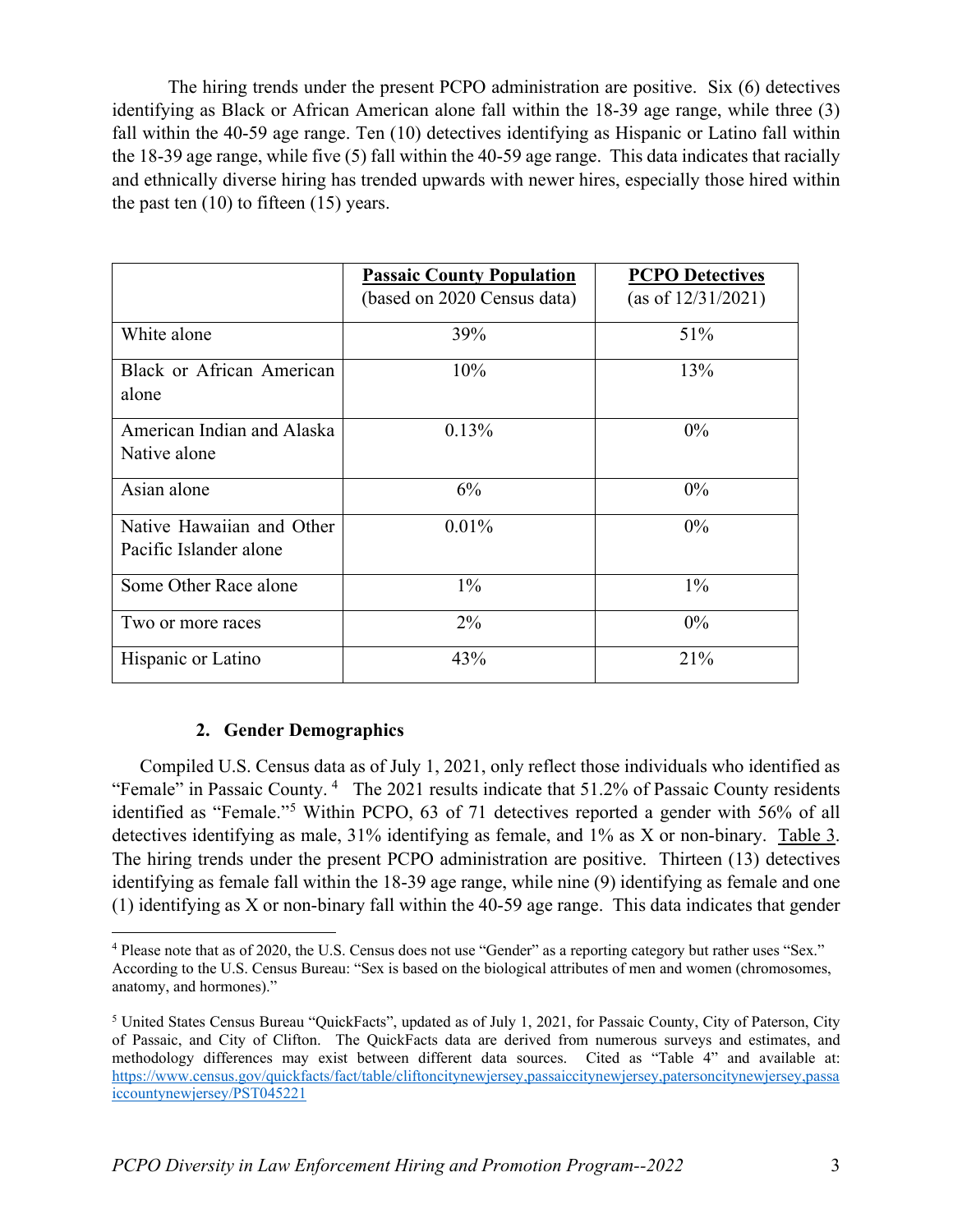diverse hiring within PCPO has trended upwards with newer hires, especially those hired within the past ten  $(10)$  to fifteen  $(15)$  years.

|                 | <b>Passaic County Population</b><br>(based on 2021 QuickFacts) | <b>PCPO Detectives</b><br>(as of 12/31/2021) |
|-----------------|----------------------------------------------------------------|----------------------------------------------|
| Male            |                                                                | 56%                                          |
| Female          | 51%                                                            | 31%                                          |
| X or Non-Binary |                                                                | $1\%$                                        |

#### **C. Municipalities and PCPO Detective Demographics**

It is also important to examine proportional representation. As a law enforcement agency, our interactions encompass the County as a whole, but we interact most frequently with a smaller percentage of the population. A review of all the adult criminal cases that were screened by the PCPO shows that a majority of law enforcement interactions occur within the City of Clifton, the City of Passaic, and the City of Paterson. A review of the demographic data of these three cities shows areas where PCPO could improve its hiring and promoting practices to include detectives that similarly identify to the populations most frequently impacted by law enforcement interactions.

From January 1, 2021, to December 31, 2021, there were a total of 4,628 recorded adult cases originating in Passaic County and screened by the PCPO, according to internal PCPO data. Of those cases, 81% originated out of Clifton, Passaic, and Paterson combined:

| <b>City</b> | <b>Number of Cases</b> | % of Overall Cases |
|-------------|------------------------|--------------------|
| Clifton     | 417                    | 9%                 |
| Passaic     | 627                    | 14%                |
| Paterson    | 2,666                  | 58%                |

Cases arising out of the other thirteen municipalities within the County combined accounted for approximately 19% of the total cases within Passaic County.<sup>[6](#page-3-0)</sup> Therefore in order to properly examine diversity within PCPO, we also examined the racial, ethnic, and gender composition of the municipalities where the most frequent recorded interactions with law enforcement occur.

Beginning with Clifton, the total population of the city based on the 2020 Census was 90,296. This equates to approximately 17% of the total population of Passaic County. Of that population, approximately 43% of people identified as being "White alone," 4% identified as being

<span id="page-3-0"></span><sup>6</sup> Wayne Township accounted for 377 cases of that 19% overall case count (8% of the overall cases screened).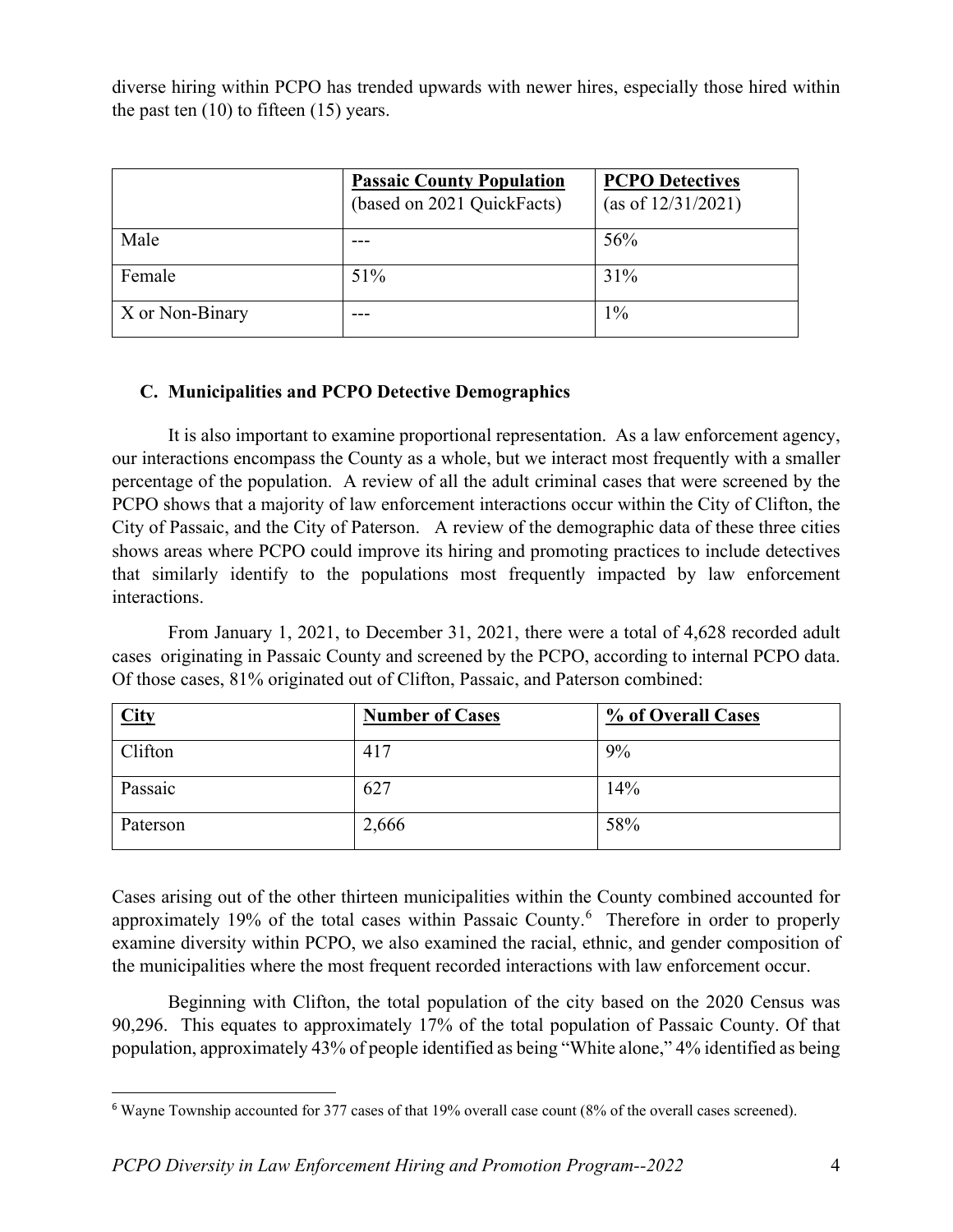"Black or African American alone," 0.1% identified as being "American Indian and Alaska Native alone," 9% identified as being "Asian alone," 0.02% identified as being "Native Hawaiian and Other Pacific Islander alone," and 0.7% identified as being "Some Other Race alone." Table 1. Approximately 2% of the population identified as being "Two or more races." Id. Approximately 40% identified as being Hispanic or Latino. Id. Approximately 52% of the population identified as Female. Table 4.

|                                                     | <b>Clifton City Population</b> | <b>PCPO Detectives</b> |
|-----------------------------------------------------|--------------------------------|------------------------|
|                                                     | (based on 2020/2021 data)      | (as of $12/31/2021$ )  |
| White alone                                         | 43%                            | 51%                    |
| <b>Black or African American</b><br>alone           | $4\%$                          | 13%                    |
| American Indian and Alaska<br>Native alone          | $0.1\%$                        | $0\%$                  |
| Asian alone                                         | 9%                             | $0\%$                  |
| Native Hawaiian and Other<br>Pacific Islander alone | $0.02\%$                       | $0\%$                  |
| Some Other Race alone                               | 0.7%                           | $1\%$                  |
| Two or more races                                   | $2\%$                          | $0\%$                  |
| Hispanic or Latino                                  | 40%                            | 21%                    |
| Male                                                |                                | 56%                    |
| Female                                              | 52%                            | 31%                    |
| X or Non-Binary                                     |                                | $1\%$                  |

In Passaic, the total population of the city based on the 2020 Census was 70,537. This equates to approximately 13.5% of the total population of Passaic County. Of that population, approximately 15% of people identified as being "White alone," 6% identified as being "Black or African American alone," 0.2% identified as being "American Indian and Alaska Native alone," 4% identified as being "Asian alone," 0.01% identified as being "Native Hawaiian and Other Pacific Islander alone," and 1% identified as being "Some Other Race alone." Table 1. Approximately 1% of the population identified as being "Two or more races." Id. Approximately 73% identified as being Hispanic or Latino. Id. Approximately 51% of the population identified as Female. Table 4.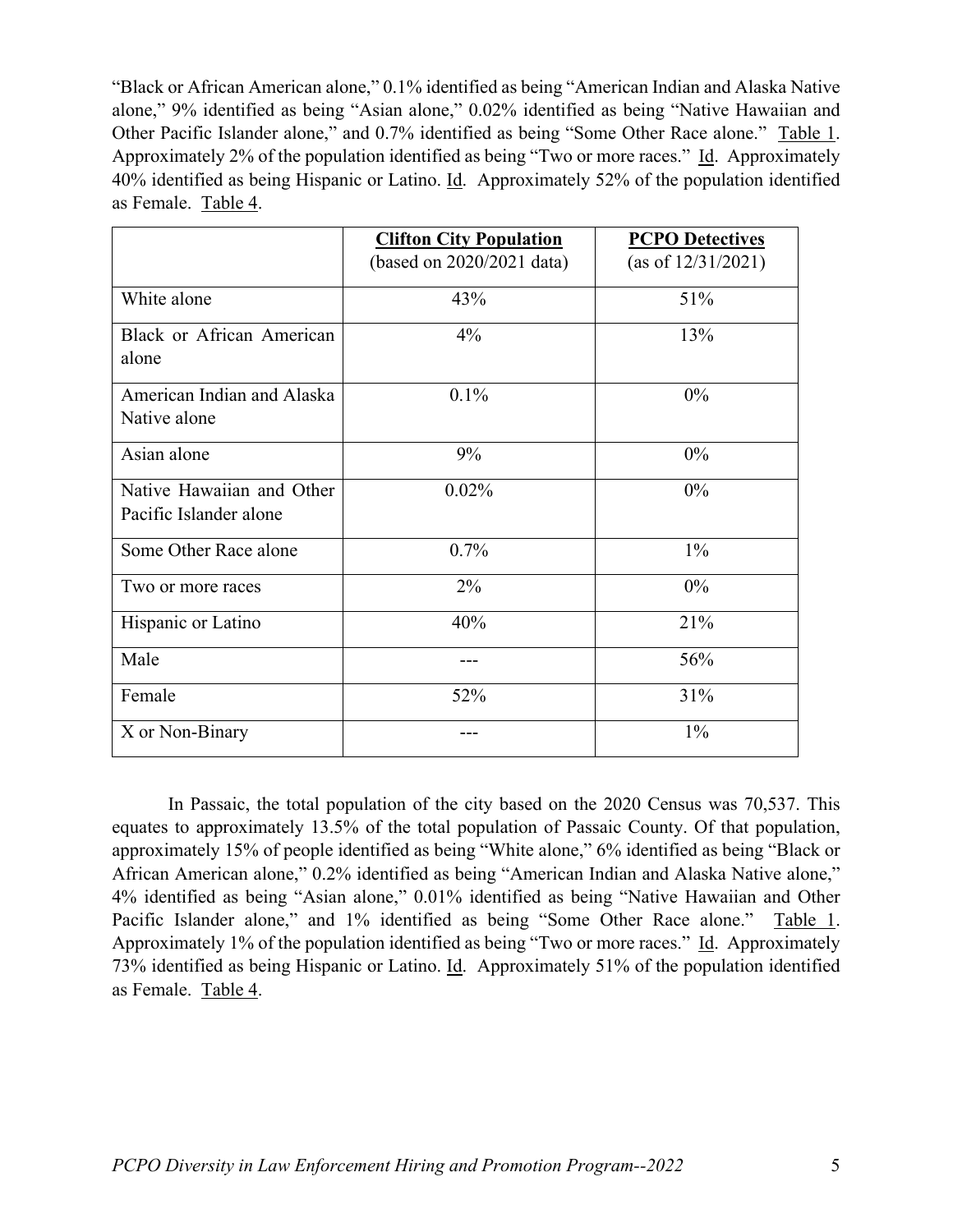|                                                     | <b>Passaic City Population</b> | <b>PCPO Detectives</b> |
|-----------------------------------------------------|--------------------------------|------------------------|
|                                                     | (based on 2020/2021 data)      | (as of $12/31/2021$ )  |
| White alone                                         | 15%                            | 51%                    |
| Black or African American<br>alone                  | 6%                             | 13%                    |
| American Indian and Alaska<br>Native alone          | $0.2\%$                        | $0\%$                  |
| Asian alone                                         | $4\%$                          | $0\%$                  |
| Native Hawaiian and Other<br>Pacific Islander alone | 0.01%                          | $0\%$                  |
| Some Other Race alone                               | $1\%$                          | $1\%$                  |
| Two or more races                                   | $1\%$                          | $0\%$                  |
| Hispanic or Latino                                  | 73%                            | 21%                    |
| Male                                                |                                | 56%                    |
| Female                                              | 51%                            | 31%                    |
| X or Non-Binary                                     |                                | $1\%$                  |

In Paterson, the total population of the city based on the 2020 Census was 159,732. This equates to 30.5% of the population of Passaic County. Of that population, approximately 8% of people identified as being "White alone," 23% identified as being "Black or African American alone," 0.1% identified as being "American Indian and Alaska Native alone," 5% identified as being "Asian alone," 0.01% identified as being "Native Hawaiian and Other Pacific Islander alone," and 0.8% identified as being "Some Other Race alone." Table 1. Approximately 1% of the population identified as being "Two or more races." Id. Approximately 62% identified as being Hispanic or Latino. Id. Approximately 51% of the population identified as Female. Table 4.

|                                            | <b>Paterson City Population</b><br>(based on 2020/2021 data) | <b>PCPO</b> Detectives<br>(as of $12/31/2021$ ) |
|--------------------------------------------|--------------------------------------------------------------|-------------------------------------------------|
| White alone                                | 8%                                                           | 51%                                             |
| Black or African American<br>alone         | 23%                                                          | 13%                                             |
| American Indian and Alaska<br>Native alone | $0.1\%$                                                      | $0\%$                                           |
| Asian alone                                | $5\%$                                                        | $0\%$                                           |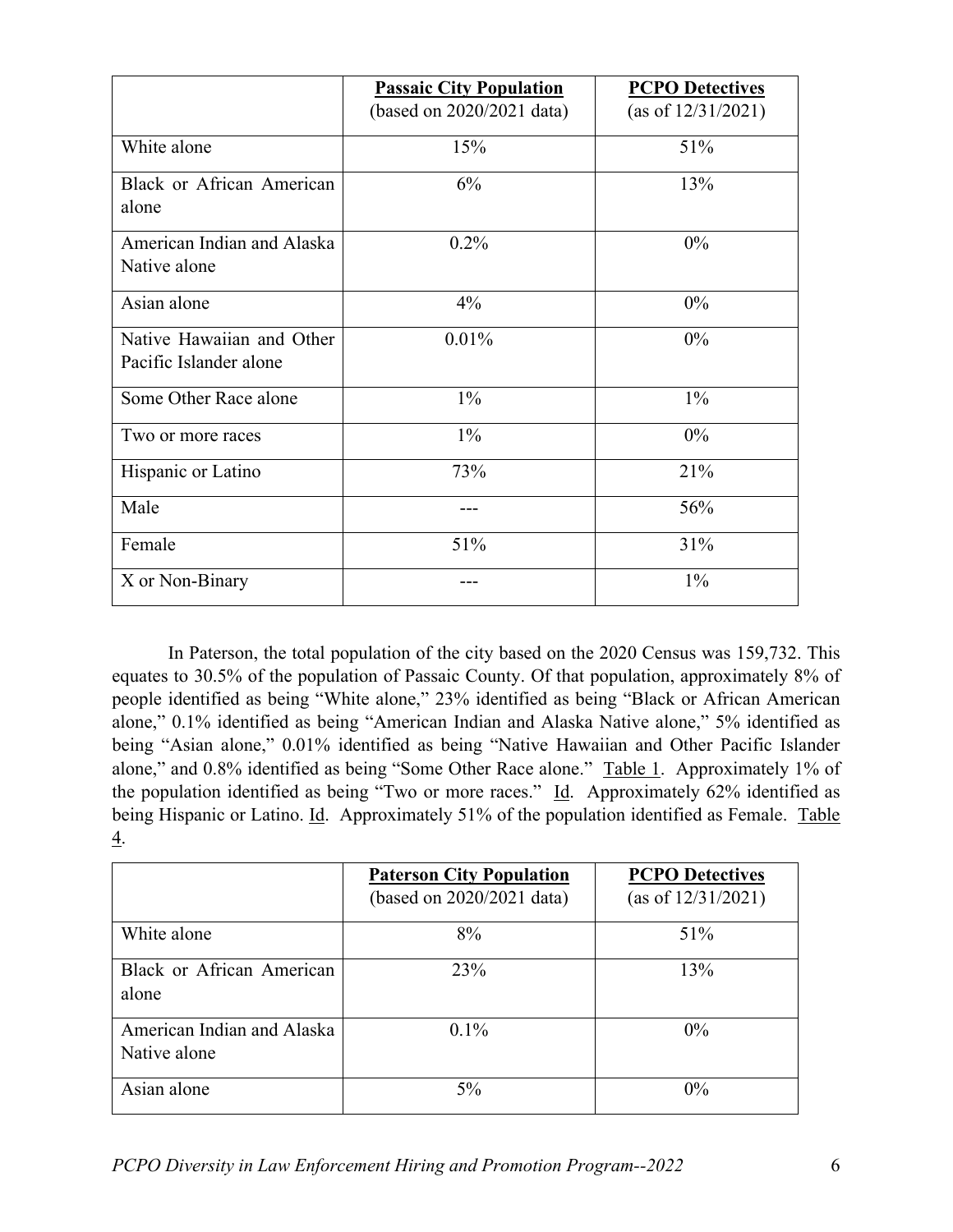| Native Hawaiian and Other | $0.01\%$ | $0\%$ |
|---------------------------|----------|-------|
| Pacific Islander alone    |          |       |
| Some Other Race alone     | $0.8\%$  | $1\%$ |
| Two or more races         | $1\%$    | $0\%$ |
| Hispanic or Latino        | 62%      | 21%   |
| Male                      |          | 56%   |
| Female                    | 51%      | 31%   |
| X or Non-Binary           |          | $1\%$ |

Based on this information, PCPO will endeavor to strengthen hiring and promoting of detectives that proportionally represent the diverse population of the communities in which law enforcement has the highest level of interactions within the County.

#### **D. Applicants[7](#page-6-0)**

Between December 7, 2021, to December 31, 2021, PCPO saw a total of eighteen (18) new applicants for employment as detectives and no new hires. Of those eighteen (18) applicants, thirteen (13) identified as male and five (5) identified as female. Nine (9) applicants provided a racial and/or ethnic identity. Of those nine applicants, five (5) identified as being White alone, one (1) identified as being Black or African American alone, one (1) identified as being two or more races alone, and three (3) identified as being Hispanic or Latino. A further breakdown shows that four (4) of those applicants identified as White males, one (1) identified as a White female, two (2) identified as Hispanic or Latino males, one (1) identified as a Hispanic or Latina female, one (1) identified as a Black or African American male, and one (1) identified as a male of two or more races alone. While this narrow timeframe provides only a sampling of applicants to PCPO, the numbers are instructive in forming program goals for 2022, particularly in strengthening recruiting efforts for diverse applicants.

#### **E. Promotions**

No promotions were made during the 2021 reporting time period, but efforts to ensure diversity in promotions will be incorporated into 2022 Program goals. However, a review of the current ranking supervisors shows a positive trend in the promotion of racially, ethnically, and gender diverse investigators. Out of eighteen (18) supervisors ranking from Sergeant to Captain, seven (7) identified as female and six (6) identified as Black or African American or Hispanic or Latino. All individuals promoted to these ranks were promoted under the current administration within the past ten years.

<span id="page-6-0"></span><sup>7</sup> All data in this section is derived from Table 3.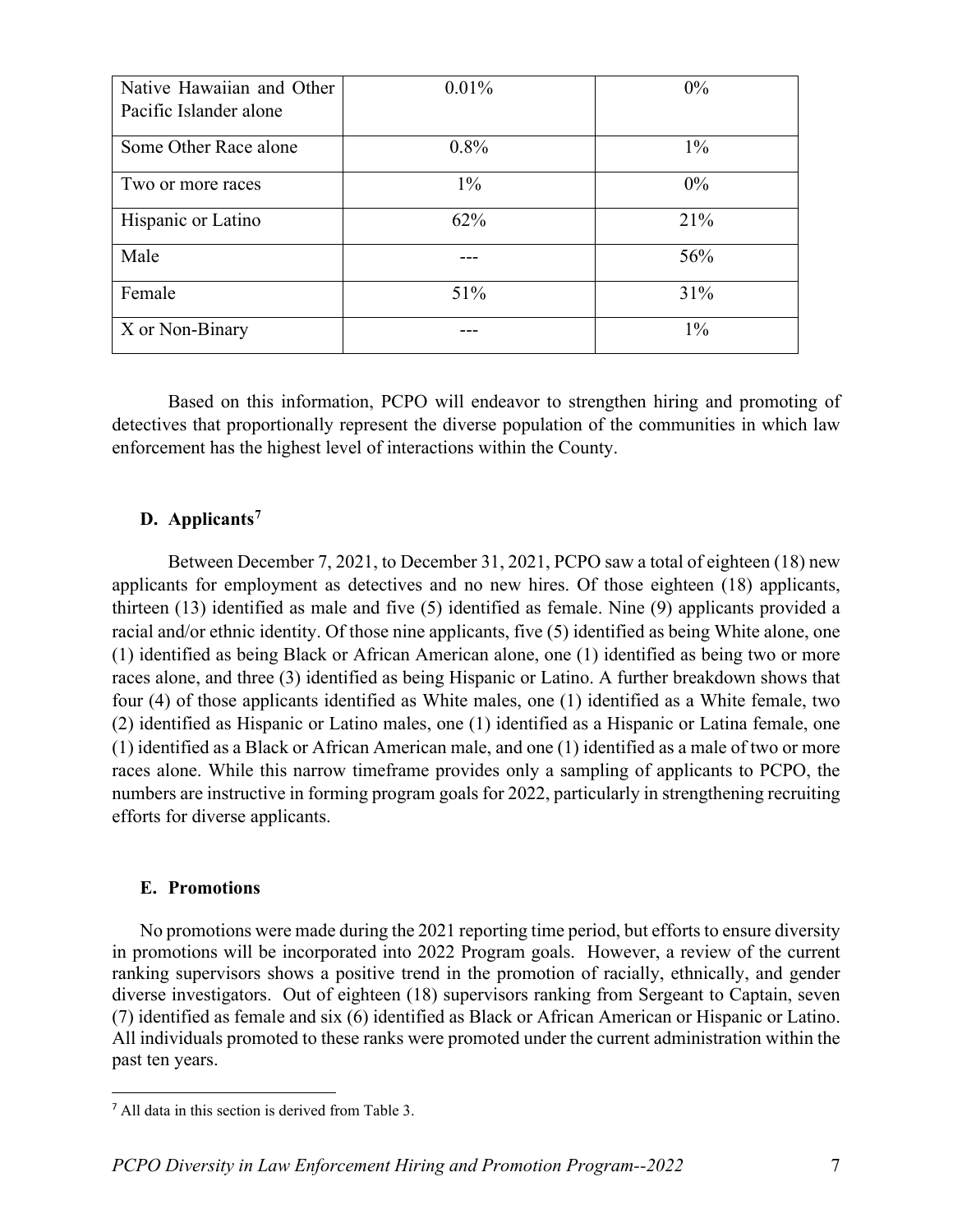#### **III. GOALS**

For the 2022 Program, the PCPO will be focusing on strengthening recruitment, hiring and retention to maintain a workforce that balances the representation of the communities served within Passaic County. The PCPO will evaluate whether the goals are achieved by performing the above demographic analysis at least annually, determining whether any substantial disparities have been reduced, and revising the Program goals accordingly. Additional contingent measures will be taken if the Program goals are not met.

#### A. Recruitment and Hiring

- a. Goals and Objectives:
	- i. To recruit and develop a diverse pool of high-quality candidates to become members of this office, specifically detectives;
	- ii. To educate the public and potential law enforcement candidates about the specific standards, qualifications and characteristics needed to obtain a position with this office;
	- iii. To offer students and members of the Passaic County community the opportunity to interact with various avenues of employment, training and/or further education within the law enforcement profession;
	- iv. To network with other law enforcement agencies, colleges, and universities; civic organizations and members of the community; and
	- v. To educate the public about our agency and other law enforcement agencies in Passaic County and the State of New Jersey, therefore improving the relationships between our community and local law enforcement.
- b. Means to Implement:
	- i. Post information on the PCPO website about how to apply as a detective to PCPO, information about PCPO, and information about the hiring process, including a link to expungement materials from the Judiciary.
	- ii. Track reasons for applicant rejection to determine whether there are any identifiable trends tied to representation.
		- 1. This will be accomplished through use of the Appendix A.
		- 2. The data collected through December 2022 will assist in assessing whether particular hiring eligibility requirements or stages in the hiring process adversely affect any underrepresented group and, if so, reassessing whether the requirement is essential or whether the process can be modified.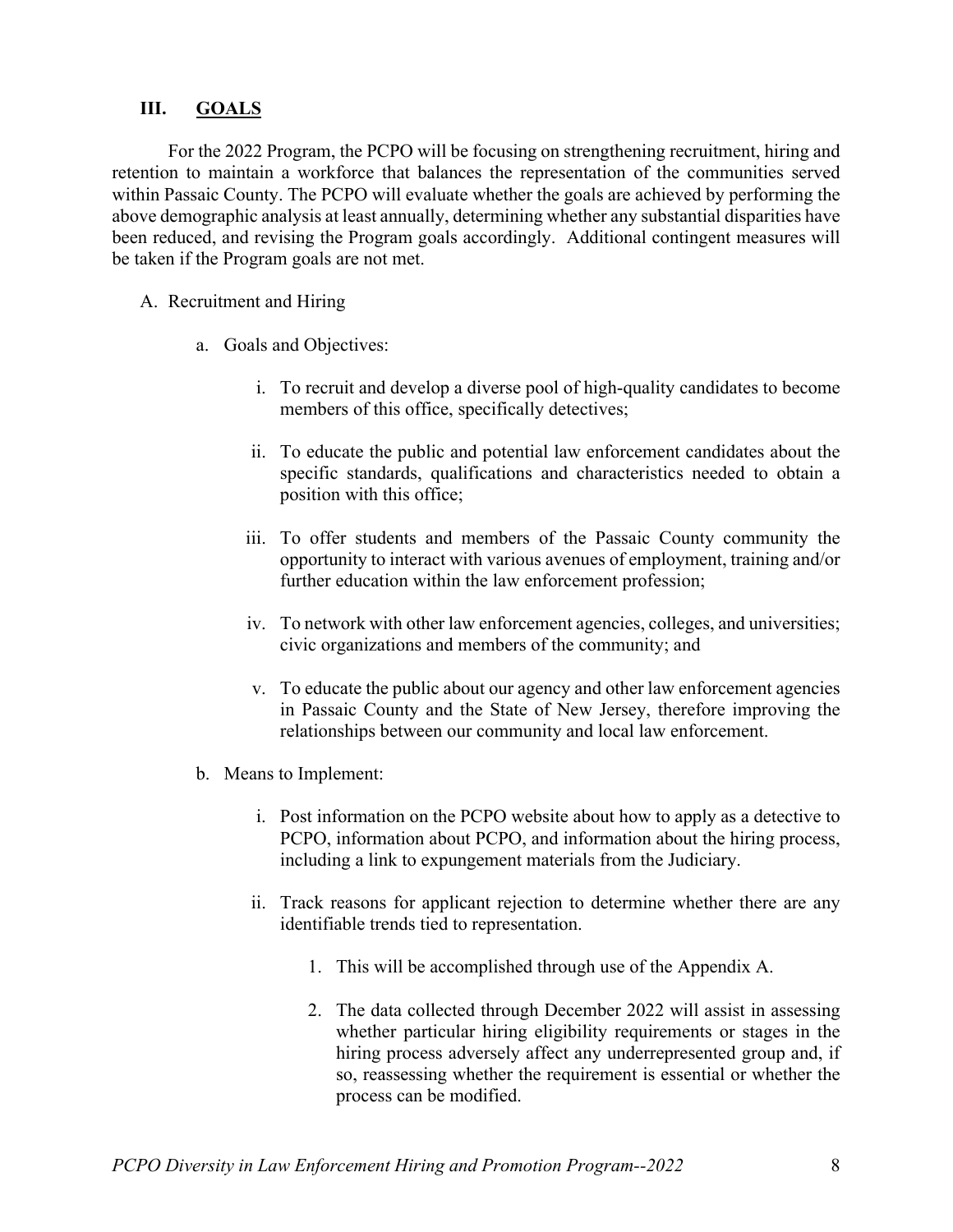- iii. Modify interview panel assessment process.
	- 1. Presently, a candidate first interviews with a panel typically composed of four commanding officers representing each investigative division within PCPO. One overall assessment is forwarded to the Chief of County Investigators for further consideration if the candidate is recommended by the majority to move forward.
	- 2. The modified assessment process would collect individual assessments from each interviewer, including their individual recommendation to move forward or not in the hiring process. Each assessment and recommendation—whether to move forward or not—would be forwarded to the Chief for consideration.
- iv. Host a Passaic County Law Enforcement Career Fair
	- 1. Partner with law enforcement agencies within Passaic County to present and distribute information on the police agencies within the County, including specific hiring requirements, agency operations, and career preparedness.
	- 2. Create a forum where potential law enforcement applicants can gather to learn about each law enforcement agency in Passaic County, obtain information about each agency, and connect personally with members of your agency for specific questions and follow-up.
	- 3. Network with schools, professional associations, and civic organizations.
- c. Timeframe:
	- i. June 2022: Modify candidate interview process
	- ii. June 2022: Post information on the PCPO website
	- iii. June 23, 2022: Host career fair at Montclair State University
	- iv. December 2022: Track reasons for applicant denial
- B. Retention and Promotion
	- a. Goals and Objectives:
		- i. To conduct research to determine ways to improve the culture and operations of PCPO vis-a-vis racial, ethnic, and gender representation;
		- ii. To examine the retention of our law enforcement officers representing racially, ethnically, and gender diverse backgrounds;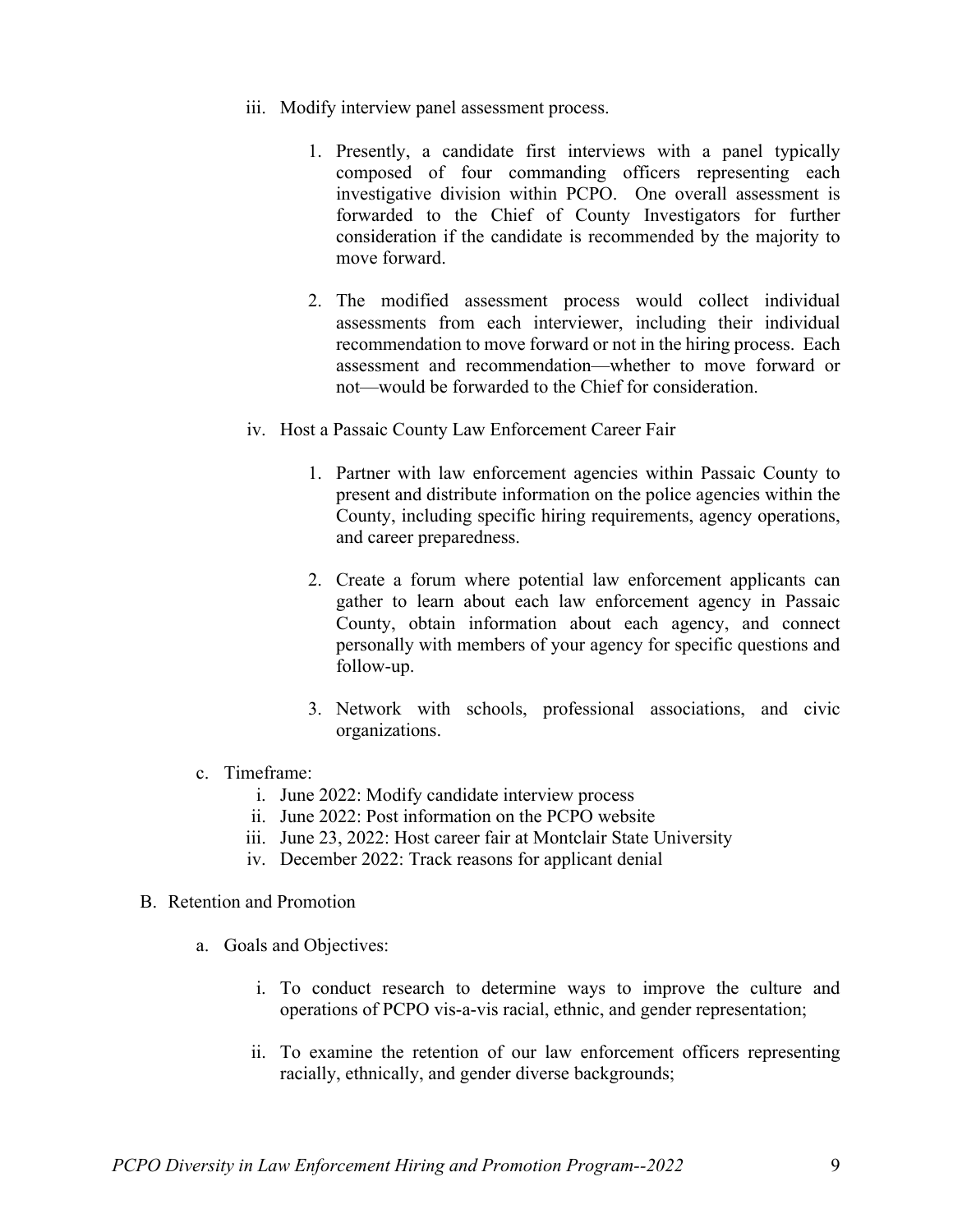- iii. To examine the promotion of our law enforcement officers representing racially, ethnically, and gender diverse backgrounds;
- iv. To increase staff development allowing equal access for detectives of all backgrounds to improve professional skills and promotion eligibility;
- v. To increase community engagement opportunities to allow more direct connections with the communities we serve, to enhance relationships with the public, and to deepen PCPO detectives' investment in and understanding of the racially, ethnically, and gender diverse communities within Passaic County.
- b. Means to Implement:
	- i. Maintain retention data and conduct substantive exit interviews.
		- 1. Track the demographic data of detectives who separate from PCPO to determine whether there are any identifiable trends tied to representation.
		- 2. Conduct substantive exit interviews of detectives who resign in good standing to learn what led to their decision to depart PCPO.
	- ii. Track promotion data for 2022 to determine whether there are any identifiable trends tied to representation. This will be accomplished through use of the Appendix A.
	- iii. Staff Development
		- 1. Actively encourage staff development to provide opportunities to detectives of all ranks to hone professional and leadership skills.
		- 2. Actively encourage staff development among supervisors to engage in solutions to challenges that may present to racially, ethnically, and diverse employees under their command, or as supervisors themselves.
		- 3. Staff development measures may include:
			- a. Leadership training;
			- b. Tactical and other specialized training;
			- c. Expert witness training;
			- d. Instructing at the Police Academy;
			- e. Offering and promoting opportunities for detectives to develop new skill-sets;
			- f. Peer mentorship;
			- g. Emphasizing Officer Resiliency and Mental Health/ Employee Assistance Programs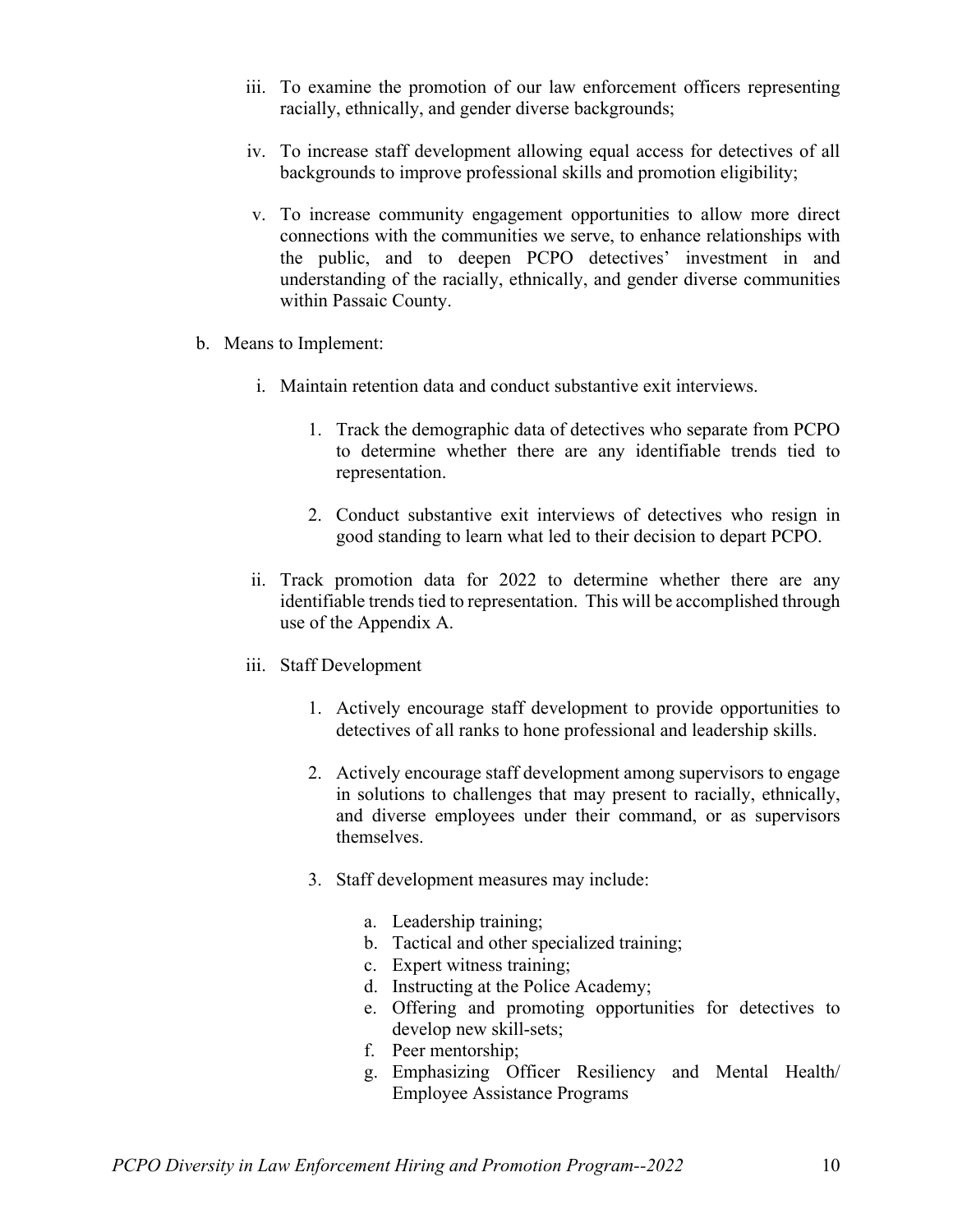- iv. Community Engagement
	- 1. Provide opportunities that allow detectives to interact directly with community members in proactive, positive settings.
	- 2. Encourage detectives to join civic groups associated with underrepresented communities.
	- 3. Consistently engage with the communities we serve, especially the Black or African American, Hispanic or Latino, Asian, Jewish, and Muslim communities.
	- 4. Participate in and host community events such as Law Enforcement National Night Out; Trunk or Treat Events; Career Day at local schools; Self Defense Courses for Women and Children; Passaic County Fair; Scholarship Programs; Sports Tournaments; PAL, Coffee with a Cop, etc.
- c. Timeframe:
	- i. December 2022: Track promotion data
	- ii. December 2022: Track retention data
	- iii. December 2022: Staff Development efforts
	- iv. December 2022: Community engagement efforts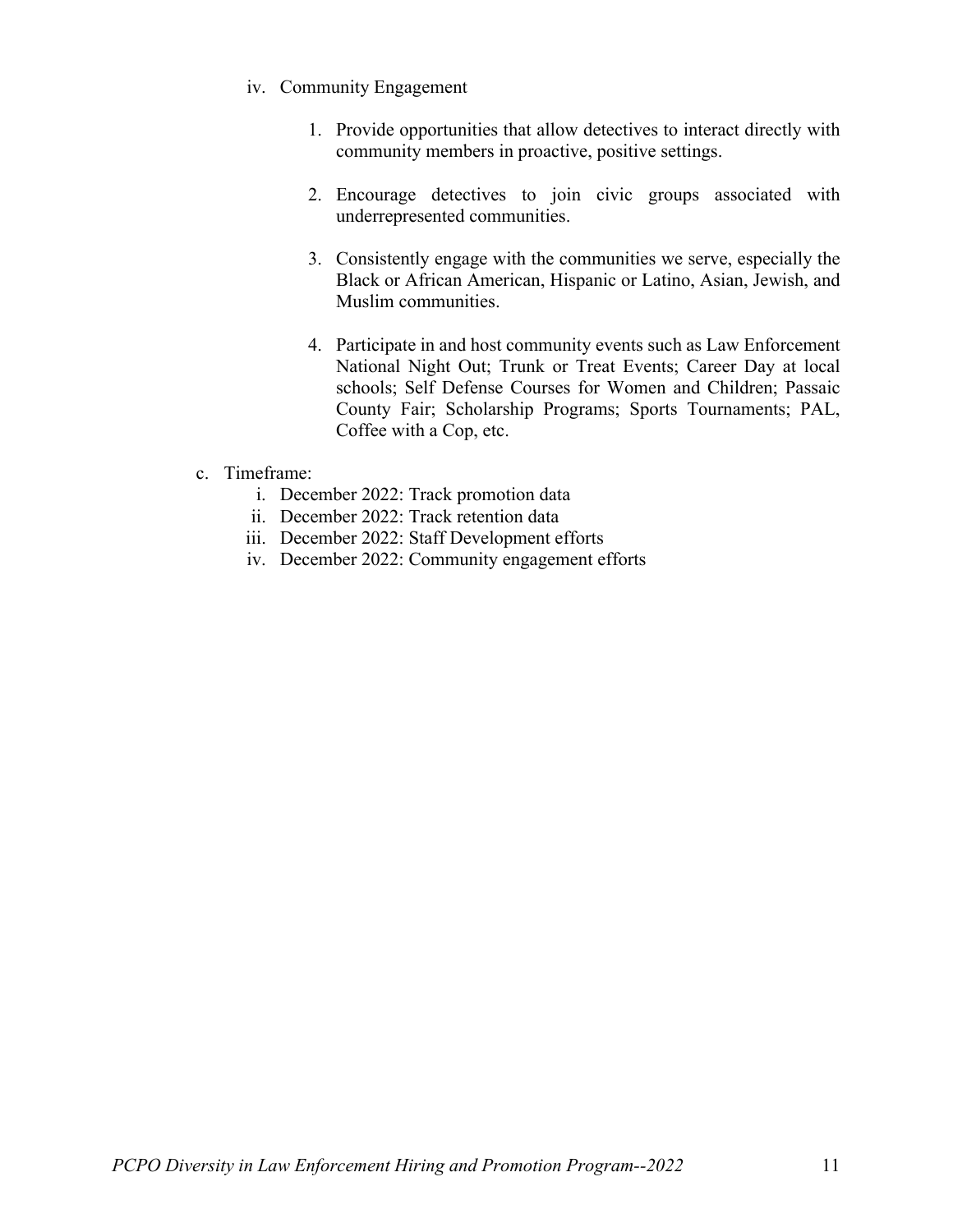# **Annual Report of Diversity in Law Enforcement Recruitment and Hiring**

**Passaic‐ Passaic County Prosecutor's Office**

**Time Period: 12/7/2021 through 12/31/2021** *Reporting Requirement: N.J.S.A. 52:17B‐4.10*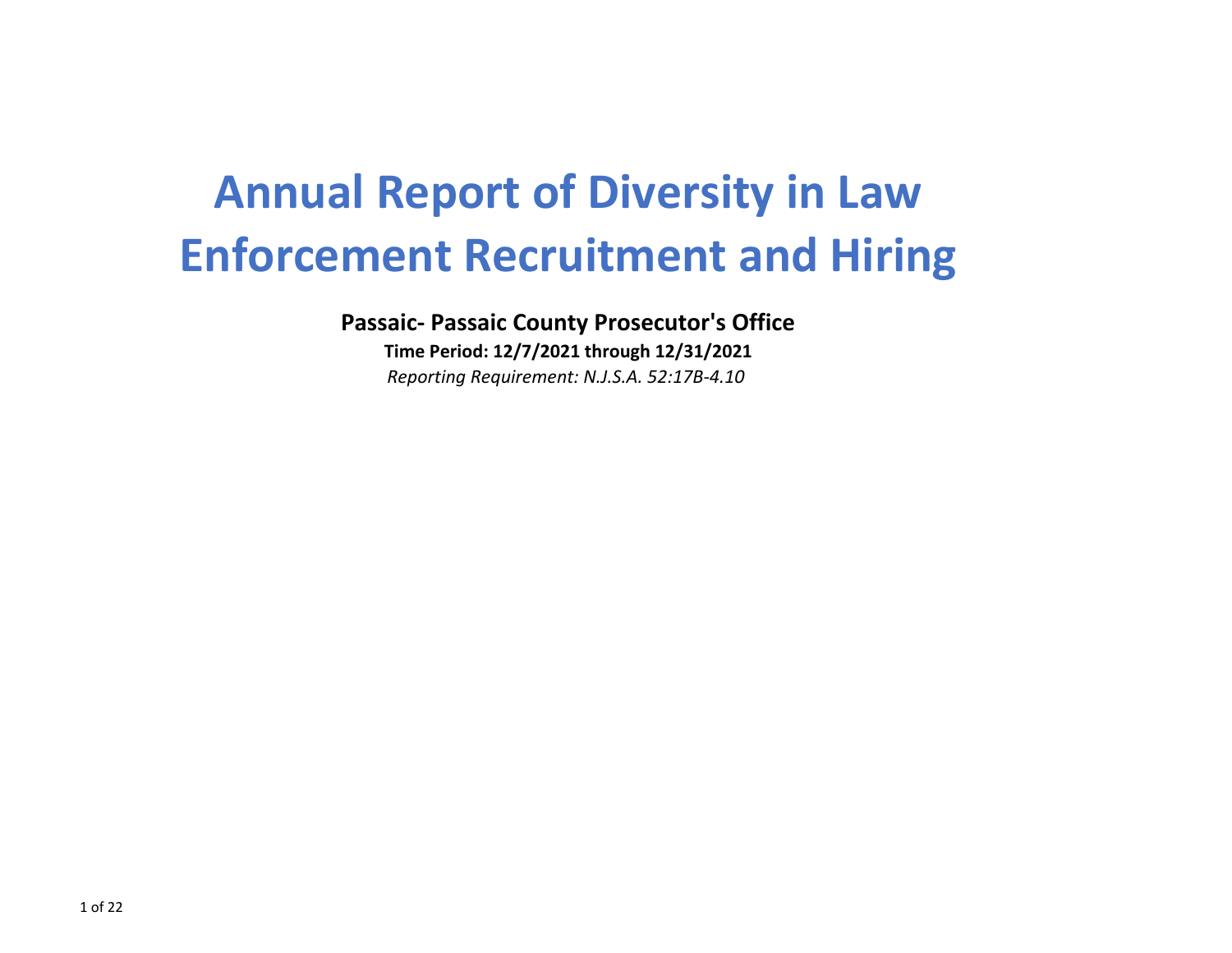Agency Name: **Passaic‐ Passaic County Prosecutor's Office 12/7/2021 through 12/31/2021**

### *Applicant and Hiring Process Summary*

Passaic‐ Passaic County Prosecutor's Office is <sup>a</sup> County law enforcement agency. During the time period covering 12/7/2021 to 12/31/2021 the agency received applications for law enforcement officers. The ageny's hiring process is not governed by Civil Service Regulations.

For Passaic‐ Passaic County Prosecutor's Office in the above time period, the applicant and hiring process included the following methods of identifying applicants:

During the hiring process, Passaic County Prosecutor's Office included the following elements to identify the most qualified applicants: Formal Application Interview Board Drug Testing Psychiatric Exam

During the hiring process, Passaic County Prosecutor's Office considers an applicant to be appointed Prior to entry in to the Academy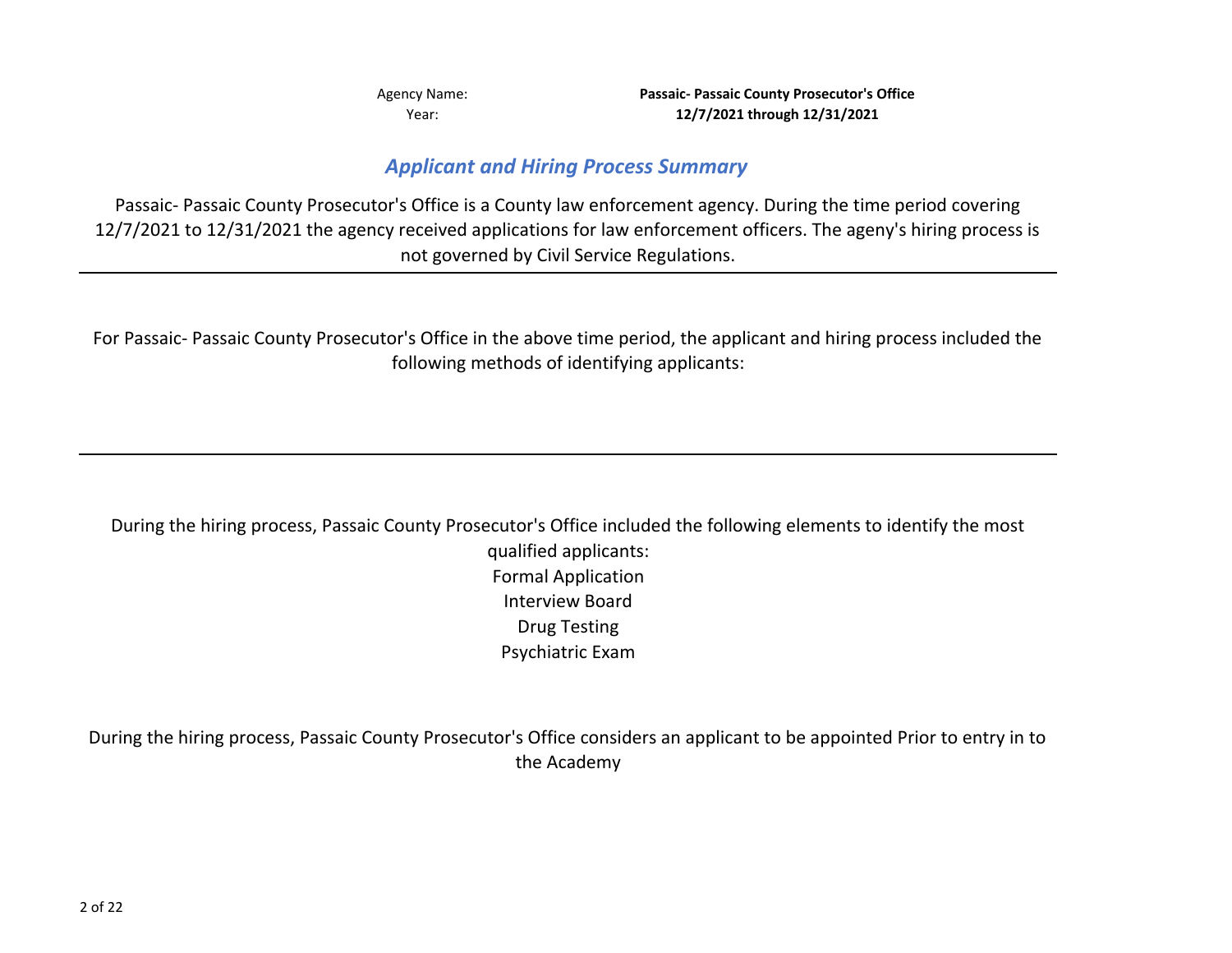**Passaic‐ Passaic County Prosecutor's Office 12/7/2021 through 12/31/2021**

### **Annual Summary of Law Enforcement Diversity: Applicant Summary**

|                                          |    | # % of Total Applicants | # % of Total Applicants                         |  |
|------------------------------------------|----|-------------------------|-------------------------------------------------|--|
| <b>Total Applicants</b>                  | 18 |                         | 100%<br><b>Direct Hire Applicants</b><br>18     |  |
| <b>Total Applicants Appointed</b>        |    | 0%                      | <b>Transfer Applicants</b><br>0%                |  |
| <b>Total Applicants Not</b><br>Appointed | 0  |                         | 0%<br><b>Waiver Applicants</b>                  |  |
|                                          |    |                         | CSC Exam Exempt Direct Hire<br>0%<br>Applicants |  |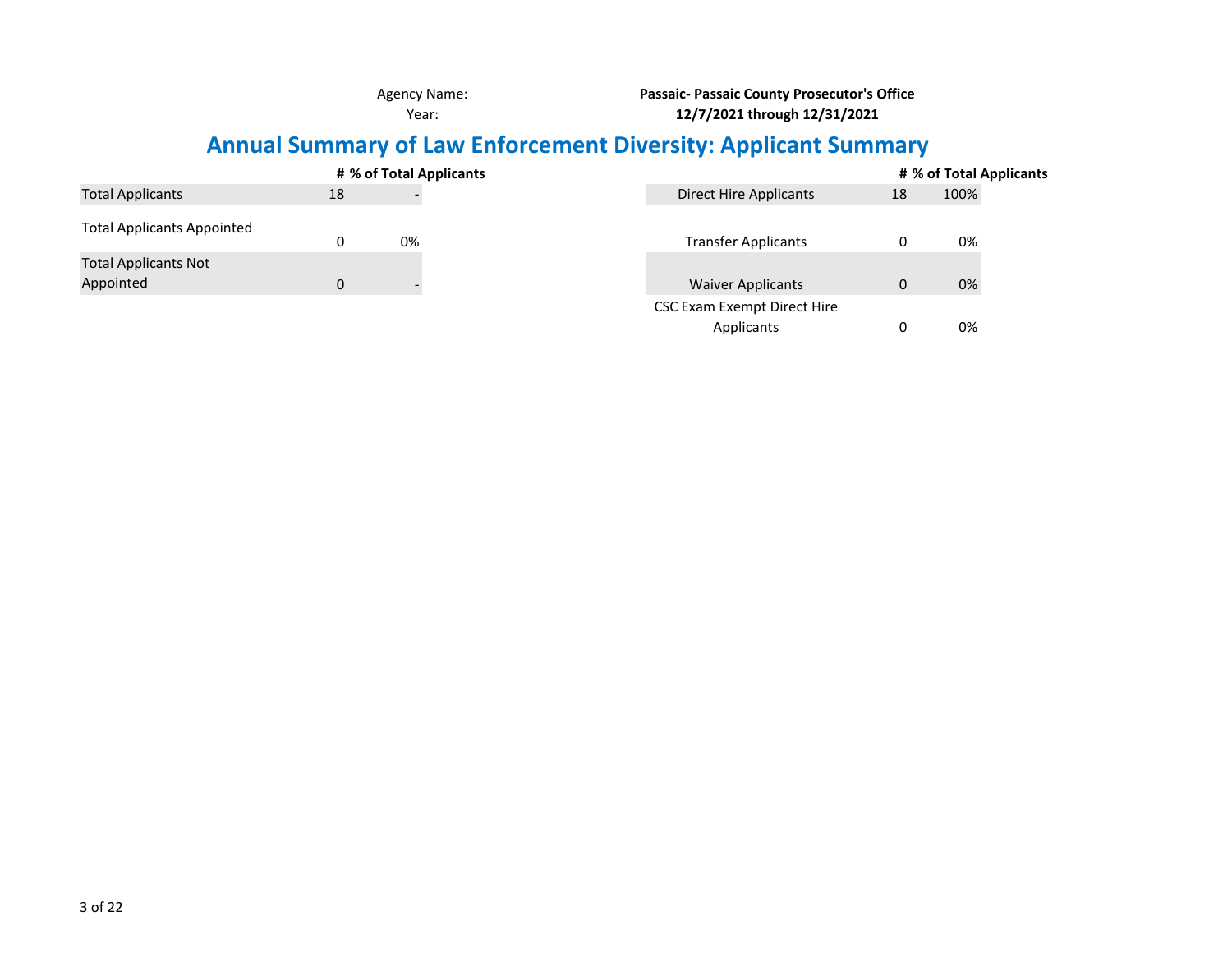Agency Name: **Passaic‐ Passaic County Prosecutor's Office 12/7/2021 through 12/31/2021**

### **Annual Summary of Law Enforcement Diversity: Applicant Demographic Summary**

|                           |                                        |                                    |     | <b>Direct Hire</b> |                            |                          |
|---------------------------|----------------------------------------|------------------------------------|-----|--------------------|----------------------------|--------------------------|
|                           |                                        | <b>Total Applicants % of Total</b> |     | <b>Applicants</b>  | <b>Transfer Applicants</b> | <b>Waiver Applicants</b> |
|                           | <b>Total Male</b>                      | 13                                 | 72% | 13                 | 0                          | 0                        |
| Gender                    | <b>Total Female</b>                    | 5                                  | 28% | 5                  | 0                          | 0                        |
|                           | <b>Total X or Non-Binary</b>           | 0                                  | 0%  | 0                  | 0                          | 0                        |
| <b>Sexual Orientation</b> | LGBTQ+                                 | 0                                  | 0%  | 0                  | 0                          | 0                        |
|                           | Not LGBTQ+                             | $\mathbf{0}$                       | 0%  | 0                  | $\mathbf{0}$               | 0                        |
|                           | Total American Indian or Alaska Native |                                    |     |                    |                            |                          |
|                           | alone                                  | $\mathbf 0$                        | 0%  | $\mathbf{0}$       | $\mathbf{0}$               | $\mathbf{0}$             |
|                           | Total Asian alone                      | 0                                  | 0%  | 0                  | 0                          | 0                        |
|                           | Total Black or African American alone  | $\mathbf{1}$                       | 6%  | $\mathbf{1}$       | 0                          | 0                        |
|                           | Total Native Hawaiian/ other Pacific   |                                    |     |                    |                            |                          |
| Racel Ethnicity           | Islander alone                         | $\mathbf 0$                        | 0%  | $\Omega$           | 0                          | 0                        |
|                           | <b>Total White alone</b>               | 5                                  | 28% | 5                  | 0                          | $\mathbf{0}$             |
|                           | Total Two or more races alone          | 1                                  | 6%  | 1                  | 0                          | 0                        |
|                           | <b>Total Other alone</b>               | $\Omega$                           | 0%  | $\mathbf{0}$       | $\mathbf{0}$               | $\mathbf{0}$             |
|                           | Total Hispanic or Latino               | 3                                  | 17% | 3                  | 0                          | 0                        |
|                           | <b>Total 18-29</b>                     | 14                                 | 78% | 14                 | 0                          | 0                        |
|                           | <b>Total 30-39</b>                     | 3                                  | 17% | 3                  | 0                          | 0                        |
|                           | <b>Total 40-49</b>                     | 1                                  | 6%  | $\mathbf{1}$       | 0                          | 0                        |
| <b>A</b> ee               | <b>Total 50-59</b>                     | $\mathbf{0}$                       | 0%  | $\mathbf{0}$       | 0                          | $\mathbf{0}$             |
|                           | <b>Total 60-69</b>                     | 0                                  | 0%  | 0                  | 0                          | 0                        |
|                           | Total 70+                              | $\mathbf{0}$                       | 0%  | 0                  | 0                          | 0                        |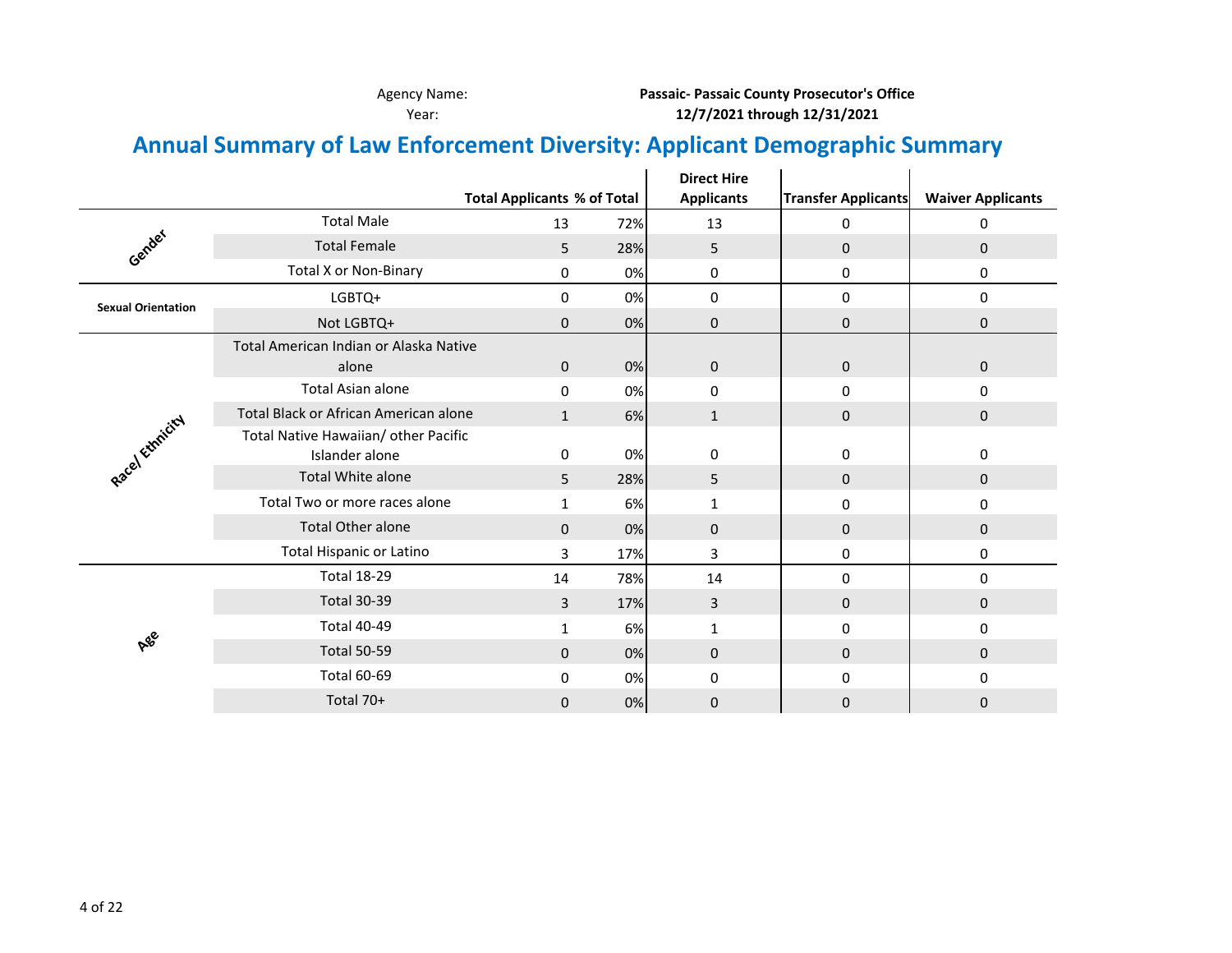$\overline{\phantom{a}}$ 

### **Annual Summary of Law Enforcement Diversity: Applicants**

|                 | American Indian or<br>Alaska Native alone | Asian<br>alone | Black or African<br>American alone | Native Hawaiian /<br>other P. I. alone | White<br>alone | Two or more races<br>alone | <b>Other</b><br>alone | Hispanic<br>or Latino |
|-----------------|-------------------------------------------|----------------|------------------------------------|----------------------------------------|----------------|----------------------------|-----------------------|-----------------------|
| Male            |                                           |                |                                    |                                        |                |                            |                       |                       |
| Female          |                                           |                |                                    |                                        |                |                            |                       |                       |
| X or Non-Binary |                                           |                |                                    |                                        |                |                            |                       |                       |
| Total           |                                           |                |                                    |                                        |                |                            |                       |                       |

### *Applicants: Gender, Race & Age Demographics*

|            | Male | Female       | X or Non-<br>Binary | American<br>Indian or<br>Alaska<br>Native<br>alone | Asian<br>alone | Black or<br>American<br>alone | <b>Native</b><br>African <sub>Hawaiian</sub> /<br>other P. I.<br>alone | White<br>alone | Two or<br>more<br>races<br>alone | Other<br>alone | Hispanic<br>or Latino |
|------------|------|--------------|---------------------|----------------------------------------------------|----------------|-------------------------------|------------------------------------------------------------------------|----------------|----------------------------------|----------------|-----------------------|
| Age: 18-29 | 9    |              |                     | 0                                                  | 0              |                               | 0                                                                      | 4              |                                  |                |                       |
| Age: 30-39 | 3    | $\mathbf{0}$ | 0                   | 0                                                  | 0              | 0                             | 0                                                                      |                |                                  | 0              | $\mathbf 0$           |
| Age: 40-49 |      | 0            | ΩI                  | 0                                                  | 0              | 0                             | 0                                                                      | 0              | 0                                | 0              |                       |
| Age: 50-59 | 0    | $\mathbf 0$  | $\Omega$            | $\mathbf{0}$                                       | $\mathbf{0}$   | $\mathbf 0$                   | $\mathbf{0}$                                                           | $\mathbf 0$    | 0                                | $\Omega$       | $\mathbf 0$           |
| Age: 60-69 | 0    | 0            | 0                   | 0                                                  | 0              | 0                             | 0                                                                      | $\Omega$       | 0                                | 0              | 0                     |
| Age: 70+   | 0    | 0            | 0                   | 0                                                  | 0              | 0                             | $\mathbf 0$                                                            | 0              | 0                                | 0              | $\mathbf 0$           |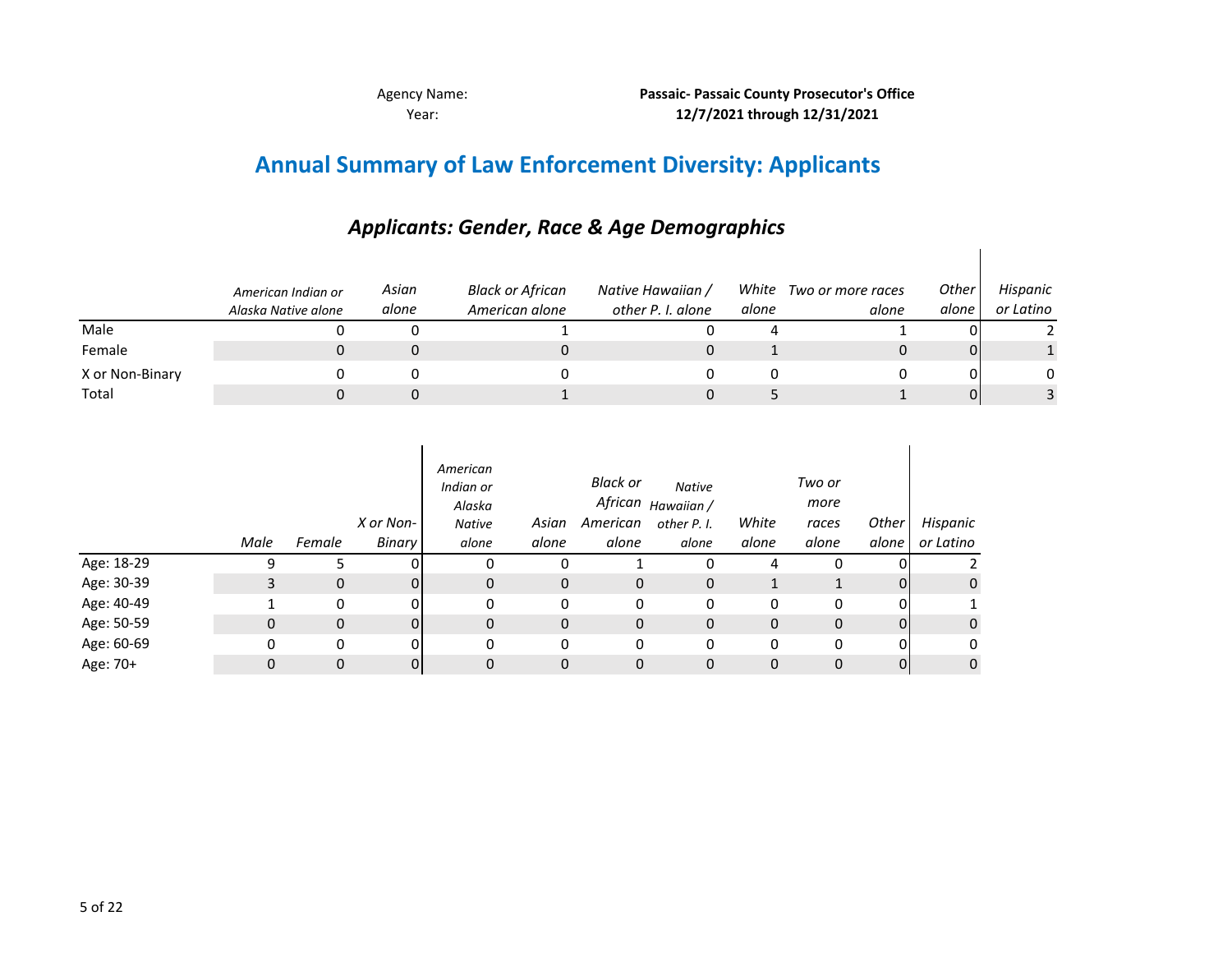### **Annual Summary of Law Enforcement Diversity: Applicants**

*Applicants: Sexual Orientation Demographics*

#### *Male FemaleX or Non‐ Binary American Indian or AlaskaNative alone Asian American other P. I. aloneBlack or African Hawaiian / aloneNativealone White aloneTwo or moreraces aloneOther alone Hispanic or Latino* LGBTQ+ 0 00000 0000 0 Not LGBTQ+ LGBTQ+ 0 00000 0000 0

Age: 18‐ Age: 30‐

|            |  | Age: 40-49 Age: 50-59 Age: 60-69 Age: 70+ |  |  |
|------------|--|-------------------------------------------|--|--|
| LGBTO+     |  |                                           |  |  |
| Not LGBTQ+ |  |                                           |  |  |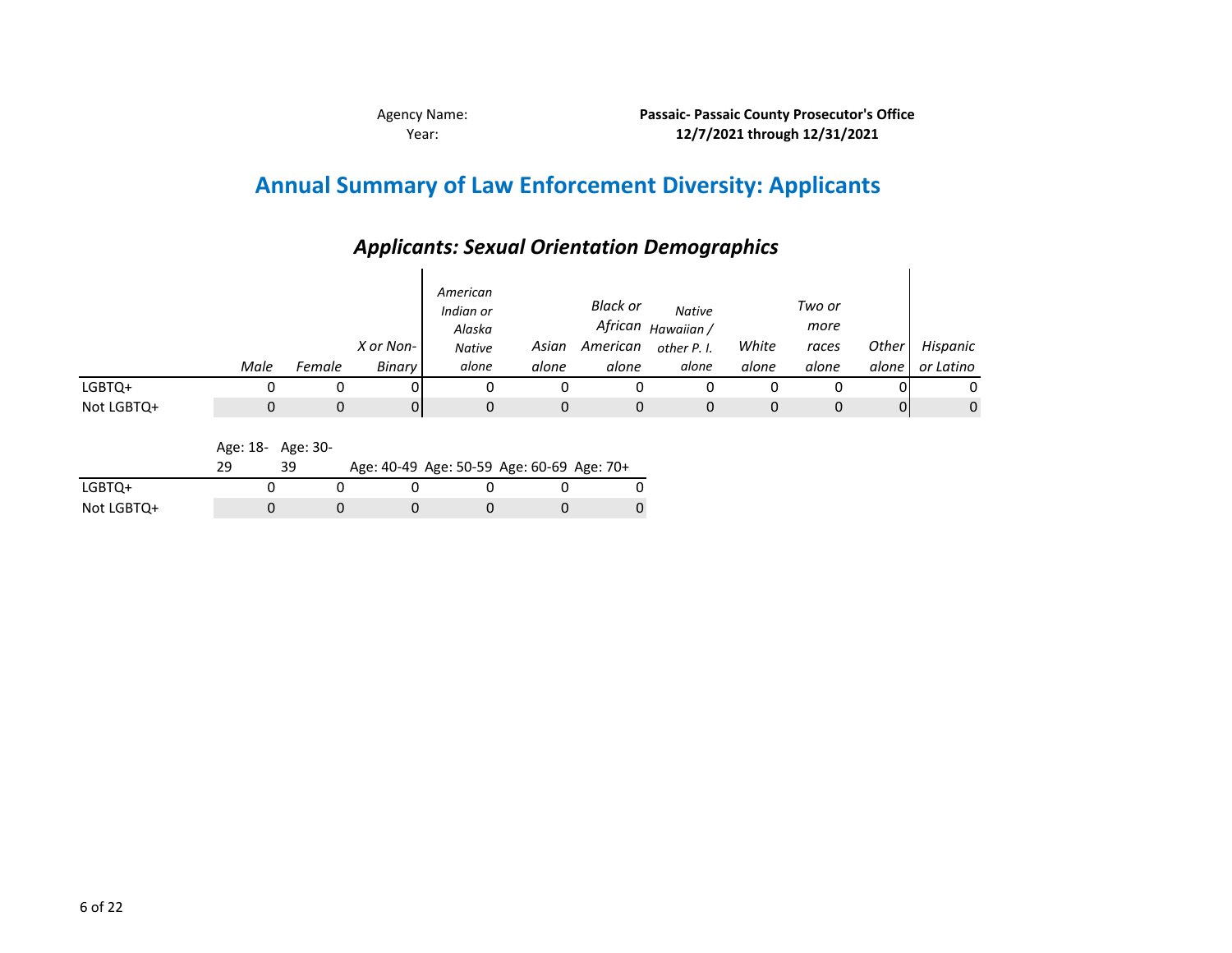Agency Name: **Passaic‐ Passaic County Prosecutor's Office 12/7/2021 through 12/31/2021**

 $\mathsf{l}$ 

## *Appointed Applicants: Gender, Race, & Age Demographics*

|                 | American Indian or<br>Alaska Native alone | Asian<br>alone | <b>Black or African</b><br>American alone | Native Hawaiian /<br>other P. I. alone | alone | White Two or more races<br>alone | Other<br>alone | Hispanic<br>or Latino |
|-----------------|-------------------------------------------|----------------|-------------------------------------------|----------------------------------------|-------|----------------------------------|----------------|-----------------------|
| Male            |                                           |                |                                           |                                        |       |                                  |                | 0                     |
| Female          |                                           |                |                                           |                                        |       |                                  | ΟI             | $\mathbf{0}$          |
| X or Non-Binary |                                           |                |                                           |                                        |       |                                  | ΩI             | 0                     |
| Total           |                                           |                |                                           |                                        |       |                                  | 01             | 0                     |

|            | Male         | Female       | X or Non-<br>Binary | American<br>Indian or<br>Alaska<br>Native<br>alone | Asian<br>alone | Black or<br>American<br>alone | <b>Native</b><br>African <sub>Hawaiian</sub> /<br>other P. I.<br>alone | White<br>alone | Two or<br>more<br>races<br>alone | <b>Other</b><br>alone | Hispanic<br>or Latino |
|------------|--------------|--------------|---------------------|----------------------------------------------------|----------------|-------------------------------|------------------------------------------------------------------------|----------------|----------------------------------|-----------------------|-----------------------|
| Age: 18-29 | O            | 0            |                     |                                                    | 0              | 0                             |                                                                        | 0              |                                  |                       | 0                     |
| Age: 30-39 | $\mathbf{0}$ | $\mathbf 0$  | 0                   | 0                                                  | $\mathbf 0$    | 0                             | $\mathbf 0$                                                            | 0              | $\mathbf{0}$                     | 0                     | $\mathbf 0$           |
| Age: 40-49 | 0            | 0            | Ω.                  | 0                                                  | 0              | 0                             | 0                                                                      | 0              | 0                                | $\mathbf{0}$          | 0                     |
| Age: 50-59 | 0            | $\mathbf{0}$ | $\Omega$            | 0                                                  | $\mathbf{0}$   | 0                             | $\mathbf 0$                                                            | 0              | 0                                | $\overline{0}$        | $\mathbf 0$           |
| Age: 60-69 | 0            | 0            | Ω.                  | 0                                                  | $\Omega$       | 0                             | 0                                                                      | 0              | 0                                | $\Omega$              | 0                     |
| Age: 70+   | 0            | $\Omega$     | 0                   | 0                                                  | 0              | 0                             | 0                                                                      | 0              | 0                                | 0                     | $\mathbf 0$           |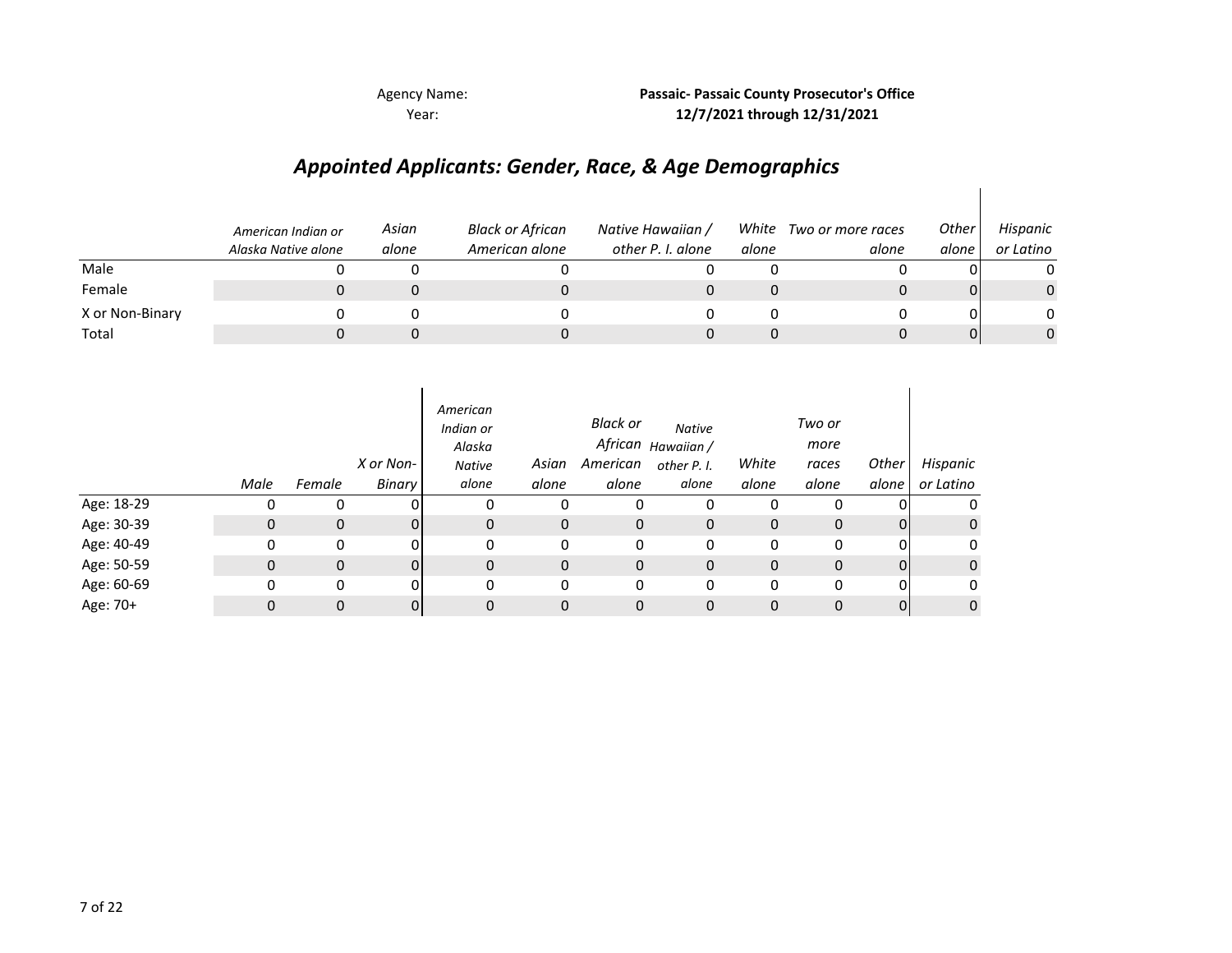Agency Name: **Passaic‐ Passaic County Prosecutor's Office 12/7/2021 through 12/31/2021**

## *Appointed Applicants: Sexual Orientation Demographics*

|            | Male | Female | X or Non-<br>Binary | American<br>Indian or<br>Alaska<br><b>Native</b><br>alone | Asian<br>alone | Black or<br>American<br>alone | <b>Native</b><br>African <sub>Hawaiian</sub> /<br>other P. I.<br>alone | White<br>alone | Two or<br>more<br>races<br>alone | Other<br>alone | Hispanic<br>or Latino |
|------------|------|--------|---------------------|-----------------------------------------------------------|----------------|-------------------------------|------------------------------------------------------------------------|----------------|----------------------------------|----------------|-----------------------|
| LGBTQ+     |      |        |                     |                                                           |                |                               |                                                                        |                |                                  |                | 0                     |
| Not LGBTQ+ |      |        |                     |                                                           | 0              |                               |                                                                        |                |                                  | 0              | 0                     |

|            |  |  | Age: 40-49 Age: 50-59 Age: 60-69 Age: 70+ |  |
|------------|--|--|-------------------------------------------|--|
| LGBTQ+     |  |  |                                           |  |
| Not LGBTQ+ |  |  |                                           |  |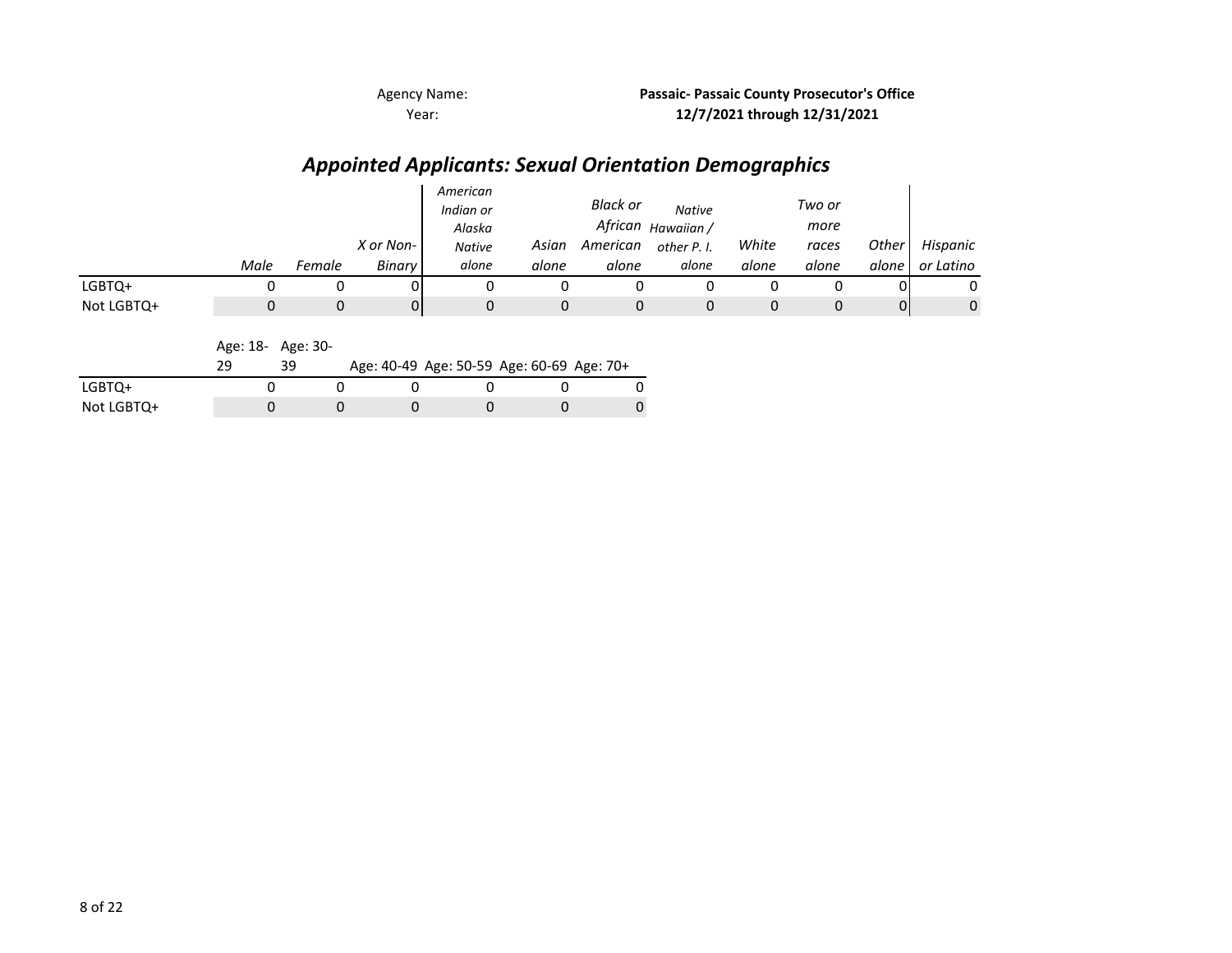**Passaic‐ Passaic County Prosecutor's Office 12/7/2021 through 12/31/2021**

 $\mathsf{l}$ 

#### *Not Appointed Applicants: Gender, Race, and Age Demographics*

|                 | American Indian or<br>Alaska Native alone | Asian<br>alone | Black or African<br>American alone | Native Hawaiian /<br>other P. I. alone | White<br>alone | Two or more races<br>alone | Other<br>alone | Hispanic<br>or Latino |
|-----------------|-------------------------------------------|----------------|------------------------------------|----------------------------------------|----------------|----------------------------|----------------|-----------------------|
| Male            |                                           |                |                                    |                                        |                |                            |                |                       |
| Female          |                                           |                |                                    |                                        |                |                            | ΟI             | $\mathbf{0}$          |
| X or Non-Binary |                                           |                |                                    |                                        |                |                            |                |                       |
| Total           |                                           |                |                                    |                                        |                |                            | 01             | 0                     |

|            | Male | Female       | X or Non-<br>Binary | American<br>Indian or<br>Alaska<br><b>Native</b><br>alone | Asian<br>alone | Black or<br>American<br>alone | <b>Native</b><br>African <sub>Hawaiian</sub> /<br>other P. I.<br>alone | White<br>alone | Two or<br>more<br>races<br>alone | Other<br>alone | Hispanic<br>or Latino |
|------------|------|--------------|---------------------|-----------------------------------------------------------|----------------|-------------------------------|------------------------------------------------------------------------|----------------|----------------------------------|----------------|-----------------------|
| Age: 18-29 | 0    | 0            |                     | 0                                                         | 0              | 0                             | 0                                                                      | 0              | 0                                |                | 0                     |
| Age: 30-39 | 0    | $\mathbf 0$  | 0                   | $\mathbf{0}$                                              | $\mathbf 0$    | $\mathbf 0$                   | $\mathbf 0$                                                            | $\mathbf 0$    | 0                                | 01             | $\mathbf{0}$          |
| Age: 40-49 | 0    | 0            | 0                   | 0                                                         | 0              | 0                             | 0                                                                      | 0              | 0                                | 0              | 0                     |
| Age: 50-59 | 0    | $\mathbf{0}$ | 0                   | 0                                                         | $\mathbf 0$    | 0                             | $\mathbf 0$                                                            | 0              | 0                                | 0              | $\mathbf{0}$          |
| Age: 60-69 | 0    | 0            | 0                   | 0                                                         | $\mathbf 0$    | 0                             | 0                                                                      | 0              | 0                                | 0              | 0                     |
| Age: 70+   | 0    | $\mathbf{0}$ | 01                  | 0                                                         | 0              | 0                             | 0                                                                      | 0              | 0                                | 01             | $\mathbf{0}$          |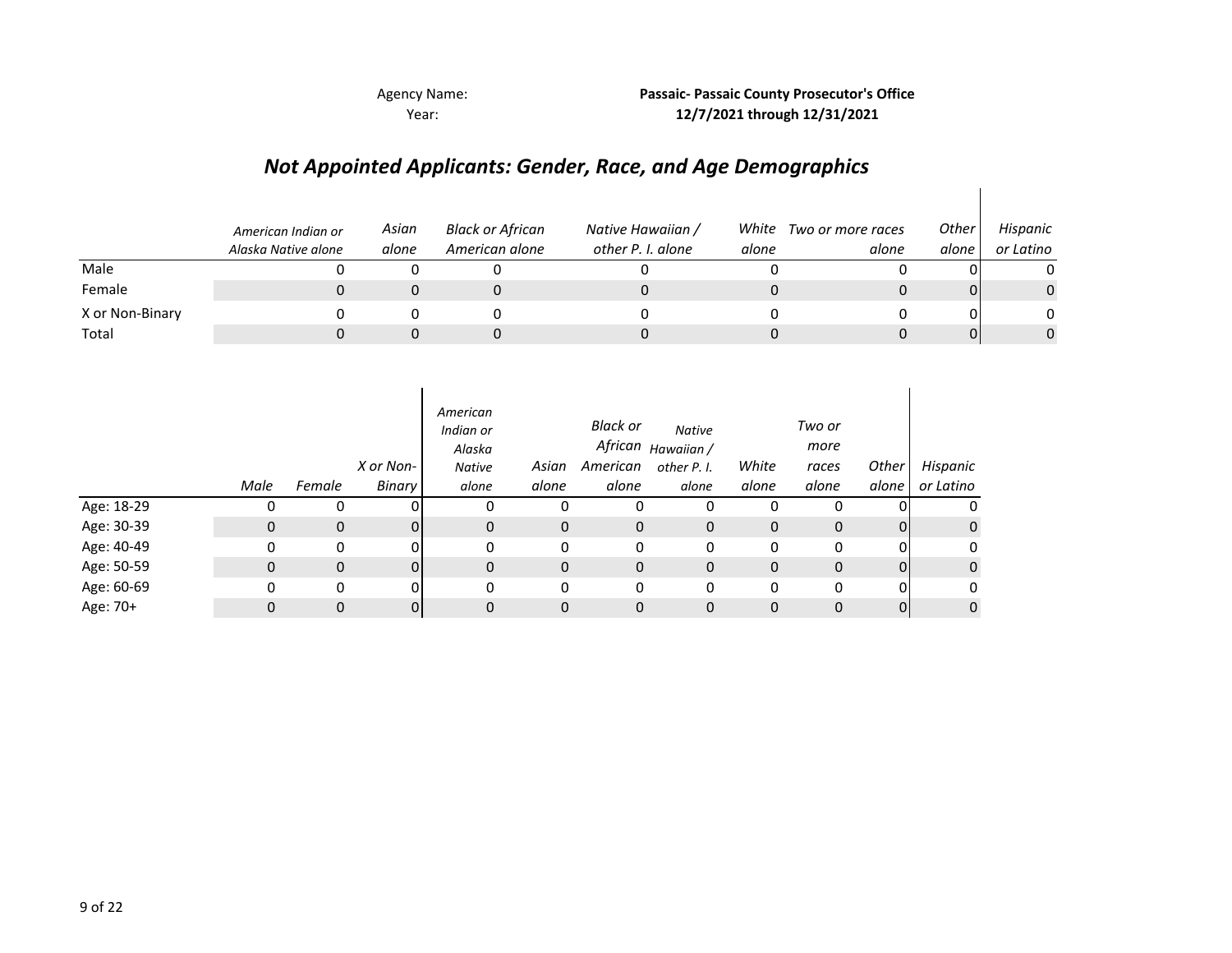Agency Name: **Passaic‐ Passaic County Prosecutor's Office 12/7/2021 through 12/31/2021**

#### *Not Appointed Applicants: Sexual Orientation Demographics*

|            |      |        |           | American<br>Indian or<br>Alaska |       | <b>Black or</b><br>African | <b>Native</b><br>Hawaiian / |       | Two or<br>more |              |           |
|------------|------|--------|-----------|---------------------------------|-------|----------------------------|-----------------------------|-------|----------------|--------------|-----------|
|            |      |        | X or Non- | <b>Native</b>                   | Asian | American                   | other P. I.                 | White | races          | <b>Other</b> | Hispanic  |
|            | Male | Female | Binary    | alone                           | alone | alone                      | alone                       | alone | alone          | alone        | or Latino |
| LGBTQ+     |      |        | JІ        |                                 |       |                            | 0                           |       |                |              | 0         |
| Not LGBTQ+ |      |        | 01        |                                 | 0     |                            | 0                           | 0     |                | 01           | 0         |

| Age: 18- | Age: 30- |  |
|----------|----------|--|
|          |          |  |

|            |  |  | Age: 40-49 Age: 50-59 Age: 60-69 Age: 70+ |  |
|------------|--|--|-------------------------------------------|--|
| LGBTQ+     |  |  |                                           |  |
| Not LGBTQ+ |  |  |                                           |  |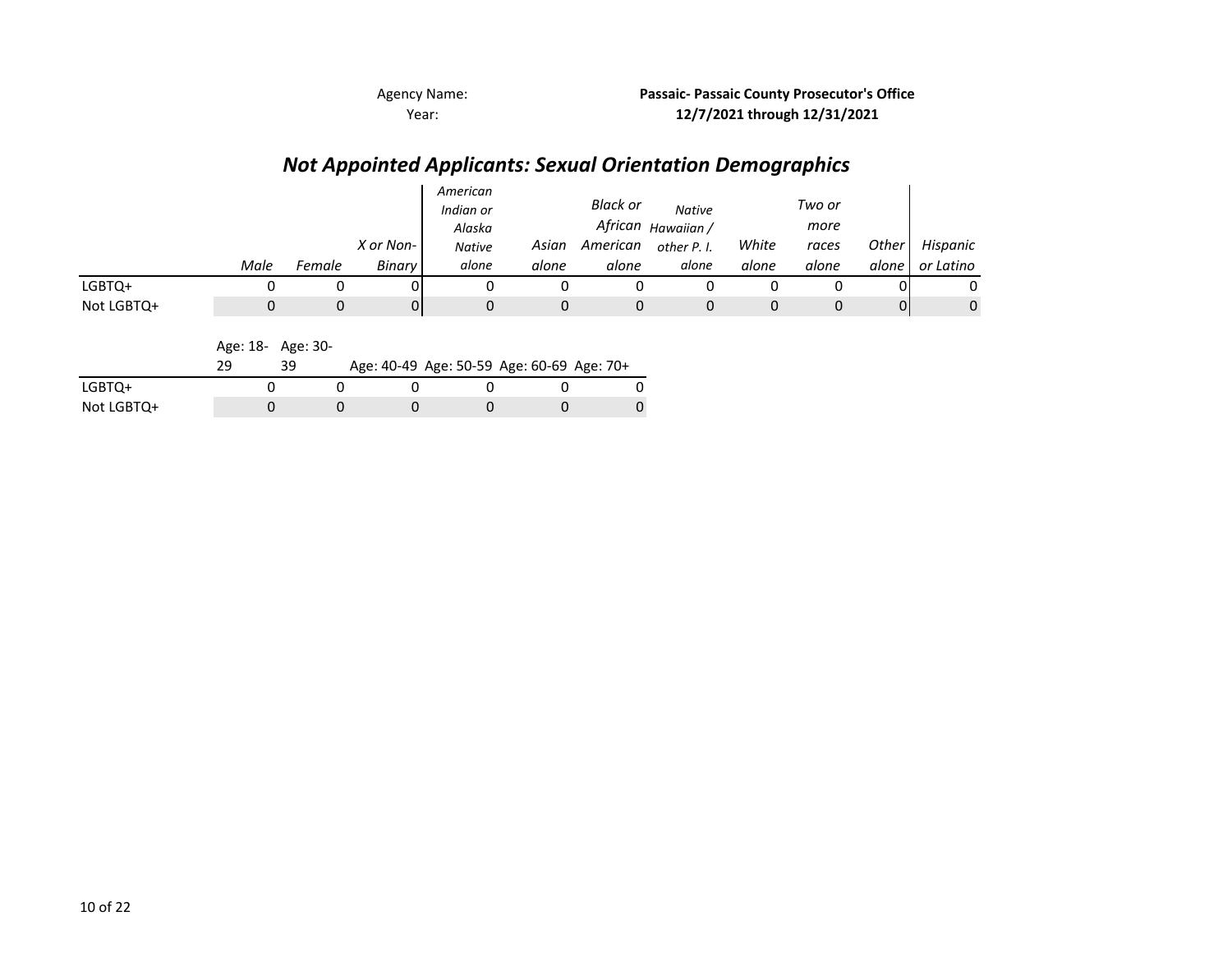Year: Agency Name: **Passaic‐ Passaic County Prosecutor's Office 12/7/2021 through 12/31/2021**

#### *Not Appointed Applicant‐ Reasons*

|                                              | % of Total Not<br># Appointed Applicants |                                    | % of Total Not<br># Appointed Applicants |  |
|----------------------------------------------|------------------------------------------|------------------------------------|------------------------------------------|--|
| <b>Academy Failure</b>                       | $0 -$                                    | Failed Background check- other     | $0 -$                                    |  |
| Applicant Withdrawal                         | $0 -$                                    | <b>Failed Drug Test</b>            | $0 -$                                    |  |
| Defer                                        | $0 -$                                    | Interview Panel Recommendation     | $0 -$                                    |  |
| Did not meet minimum qualifications          | $0 -$                                    | Other                              | $0 -$                                    |  |
| Failed background check- Criminal<br>History | $0 -$                                    | <b>Physical Qualification Exam</b> | $0 -$                                    |  |
| Failed background check- Financial           | $0 -$                                    | <b>Residency Requirement</b>       | $0 -$                                    |  |
|                                              |                                          | <b>Written Exam</b>                | $0 -$                                    |  |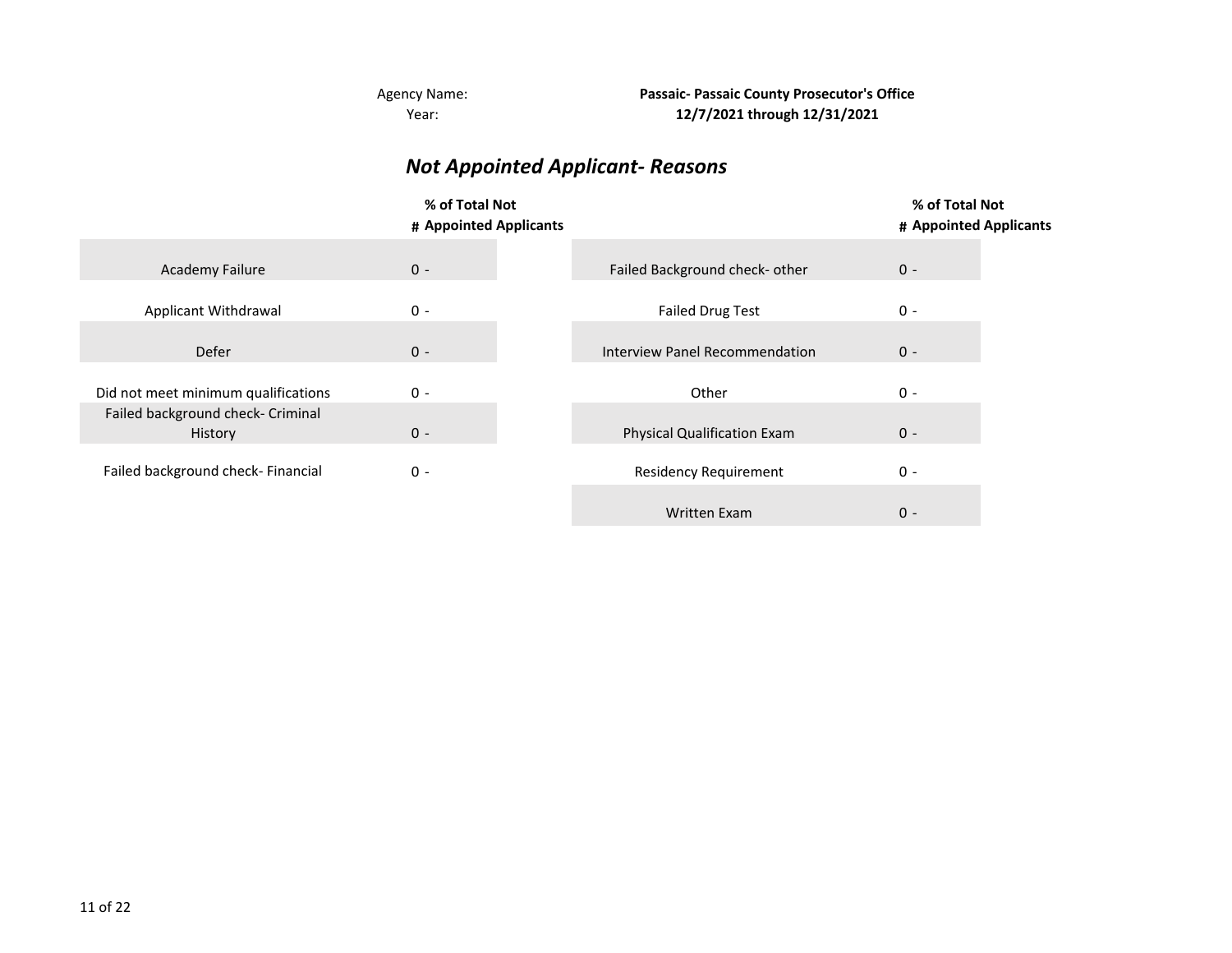Agency Name: **Passaic‐ Passaic County Prosecutor's Office 12/7/2021 through 12/31/2021**

### *Not Appointed Applicants‐ Reasons by Gender & Race*

#### *Male Applicants*

|                                       |                     | . .          |              |                   |              |              |                |           |
|---------------------------------------|---------------------|--------------|--------------|-------------------|--------------|--------------|----------------|-----------|
|                                       |                     |              | Black or     |                   |              | Two or       |                |           |
|                                       |                     |              | African      |                   |              | more         |                |           |
|                                       | American Indian or  | Asian        | American     | Native Hawaiian / | White        | races        | Other          | Hispanic  |
|                                       | Alaska Native alone | alone        | alone        | other P. I. alone | alone        | alone        | alone          | or Latino |
| <b>Academy Failure</b>                | 0                   | 0            | 0            | 0                 | 0            | 0            | 01             | 0         |
| Applicant Withdrawal                  | 0                   | 0            | 0            | 0                 | 0            | 0            | 01             |           |
| Defer                                 | $\Omega$            | $\mathbf{0}$ | $\mathbf{0}$ | 0                 | $\mathbf{0}$ | $\mathbf{0}$ | 01             | 0         |
| Did not meet minimum qualifications   |                     | 0            | 0            | 0                 | 0            | 0            | 0              | 0         |
| Failed background check- Criminal     | $\Omega$            | $\mathbf{0}$ | $\mathbf 0$  | 0                 | $\mathbf{0}$ | 0            | $\overline{0}$ | 0         |
|                                       |                     |              |              |                   |              |              |                |           |
| Failed background check- Financial    |                     | 0            | 0            | 0                 | 0            | 0            | 0              |           |
| Failed Background check- other        | $\Omega$            | $\mathbf{0}$ | $\mathbf{0}$ | $\mathbf 0$       | $\mathbf{0}$ | $\mathbf 0$  | 0              | 0         |
| <b>Failed Drug Test</b>               |                     | 0            | $\mathbf{0}$ | 0                 | 0            | 0            | ΩI             |           |
| <b>Interview Panel Recommendation</b> | 0                   | $\mathbf{0}$ | $\mathbf{0}$ | $\Omega$          | $\Omega$     | $\mathbf 0$  | 01             | $\Omega$  |
| Physical Qualification Exam           |                     | 0            | 0            |                   | 0            | 0            | ΩI             |           |
| <b>Residency Requirement</b>          | 0                   | $\Omega$     | $\mathbf{0}$ | 0                 | $\Omega$     | $\Omega$     | 01             | 0         |
| <b>Written Exam</b>                   |                     | 0            | $\mathbf{0}$ |                   | 0            | 0            | 0              |           |
| Other                                 |                     | 0            | 0            | 0                 |              | 0            | 0              | 0         |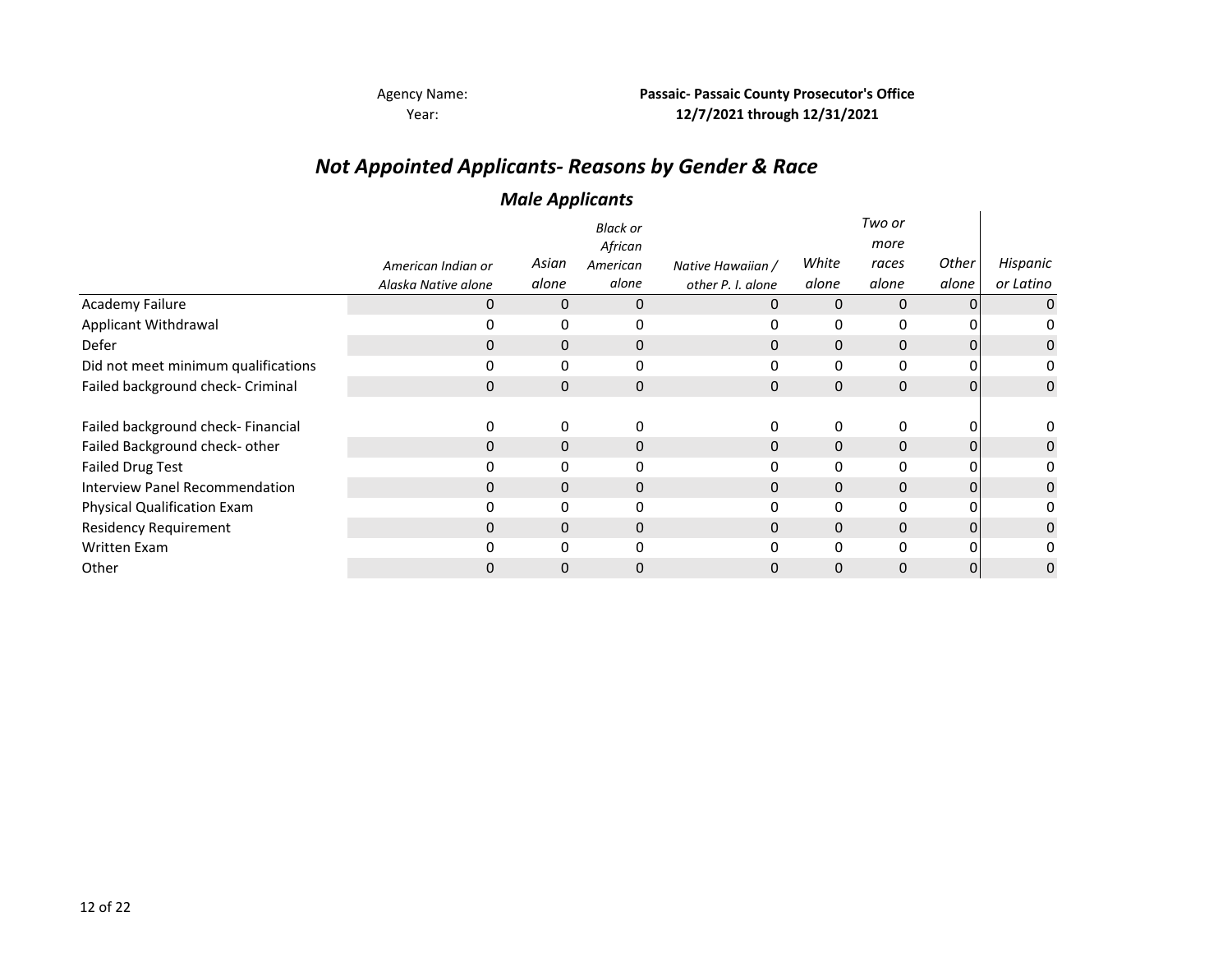Agency Name: **Passaic‐ Passaic County Prosecutor's Office 12/7/2021 through 12/31/2021**

### *Not Appointed Applicants‐ Reasons by Gender & Race*

#### *Female Applicants*

|                                     |                     |              | <b>Black or</b><br>African |                   |          | Two or<br>more |       |             |
|-------------------------------------|---------------------|--------------|----------------------------|-------------------|----------|----------------|-------|-------------|
|                                     | American Indian or  | Asian        | American                   | Native Hawaiian / | White    | races          | Other | Hispanic    |
|                                     | Alaska Native alone | alone        | alone                      | other P. I. alone | alone    | alone          | alone | or Latino   |
| Academy Failure                     | 0                   | 0            | 0                          | 0                 | 0        | $\mathbf{0}$   |       | 0           |
| Applicant Withdrawal                |                     | 0            | 0                          |                   | 0        | 0              |       | 0           |
| Defer                               | 0                   | 0            | $\mathbf 0$                | 0                 | 0        | 0              | 0     | 0           |
| Did not meet minimum qualifications |                     | 0            | 0                          | 0                 | 0        | 0              |       | 0           |
| Failed background check- Criminal   | $\Omega$            | $\mathbf{0}$ | $\mathbf 0$                | $\Omega$          | 0        | $\mathbf{0}$   | 0     | 0           |
| Failed background check- Financial  |                     | 0            | 0                          | 0                 | 0        | 0              | 0     | 0           |
| Failed Background check- other      | 0                   | $\mathbf{0}$ | $\mathbf 0$                | 0                 | $\Omega$ | $\Omega$       | 0     | $\mathbf 0$ |
| <b>Failed Drug Test</b>             |                     | 0            | 0                          | 0                 | 0        | $\Omega$       |       | 0           |
| Interview Panel Recommendation      | 0                   | $\Omega$     | $\mathbf 0$                | 0                 | 0        | $\Omega$       |       | 0           |
| Physical Qualification Exam         |                     | 0            | 0                          | 0                 | 0        | 0              |       | 0           |
| <b>Residency Requirement</b>        | 0                   | $\mathbf{0}$ | $\mathbf{0}$               | 0                 | 0        | $\mathbf{0}$   | 0     | 0           |
| <b>Written Exam</b>                 |                     | 0            | 0                          | 0                 | 0        | $\mathbf{0}$   | 0     | 0           |
| Other                               | 0                   | 0            | 0                          | 0                 | 0        | 0              | 0     | 0           |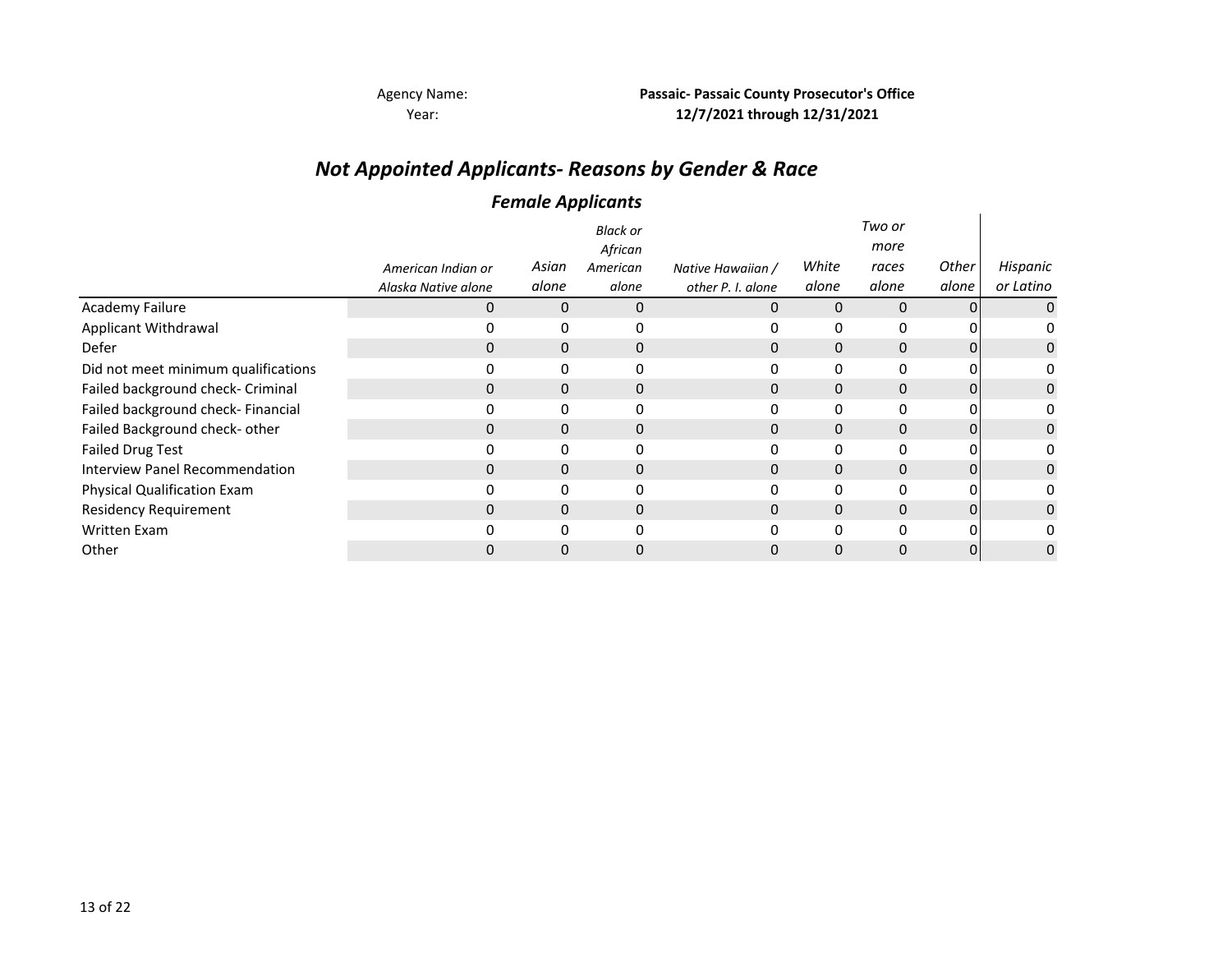Agency Name: **Passaic‐ Passaic County Prosecutor's Office 12/7/2021 through 12/31/2021**

### *Not Appointed Applicants‐ Reasons by Gender & Race*

#### *X or Non‐Binary Applicants*

|                                     |                     |          | ,<br>.                     |                   |          |                |       |           |
|-------------------------------------|---------------------|----------|----------------------------|-------------------|----------|----------------|-------|-----------|
|                                     |                     |          | <b>Black or</b><br>African |                   |          | Two or<br>more |       |           |
|                                     | American Indian or  | Asian    | American                   | Native Hawaiian / | White    | races          | Other | Hispanic  |
|                                     | Alaska Native alone | alone    | alone                      | other P. I. alone | alone    | alone          | alone | or Latino |
| Academy Failure                     | 0                   | 0        | $\Omega$                   | 0                 | 0        | $\Omega$       |       | 0         |
| Applicant Withdrawal                |                     | 0        | 0                          |                   | 0        | $\Omega$       |       | 0         |
| Defer                               | 0                   | 0        | $\mathbf 0$                | 0                 | 0        | $\mathbf{0}$   | 0     | 0         |
| Did not meet minimum qualifications | 0                   | 0        | 0                          | 0                 | 0        | 0              |       | 0         |
| Failed background check- Criminal   | $\Omega$            | 0        | $\mathbf{0}$               | $\mathbf{0}$      | 0        | $\mathbf{0}$   | 0     | 0         |
| Failed background check- Financial  |                     | 0        | 0                          | 0                 | 0        | 0              | 0     | 0         |
| Failed Background check- other      | 0                   | 0        | $\mathbf 0$                | $\Omega$          | $\Omega$ | 0              | 0     | 0         |
| <b>Failed Drug Test</b>             |                     | 0        | $\Omega$                   | 0                 | 0        | $\Omega$       |       | 0         |
| Interview Panel Recommendation      | 0                   | $\Omega$ | $\mathbf 0$                | 0                 | 0        | $\Omega$       |       | 0         |
| Physical Qualification Exam         |                     | 0        | 0                          | 0                 |          | 0              |       | 0         |
| <b>Residency Requirement</b>        | 0                   | 0        | $\mathbf{0}$               | $\Omega$          | 0        | $\mathbf{0}$   | 0     | 0         |
| <b>Written Exam</b>                 |                     | 0        | $\Omega$                   | 0                 | 0        | 0              | 0     | 0         |
| Other                               | 0                   | 0        | $\Omega$                   | 0                 | 0        | $\Omega$       | 0     | 0         |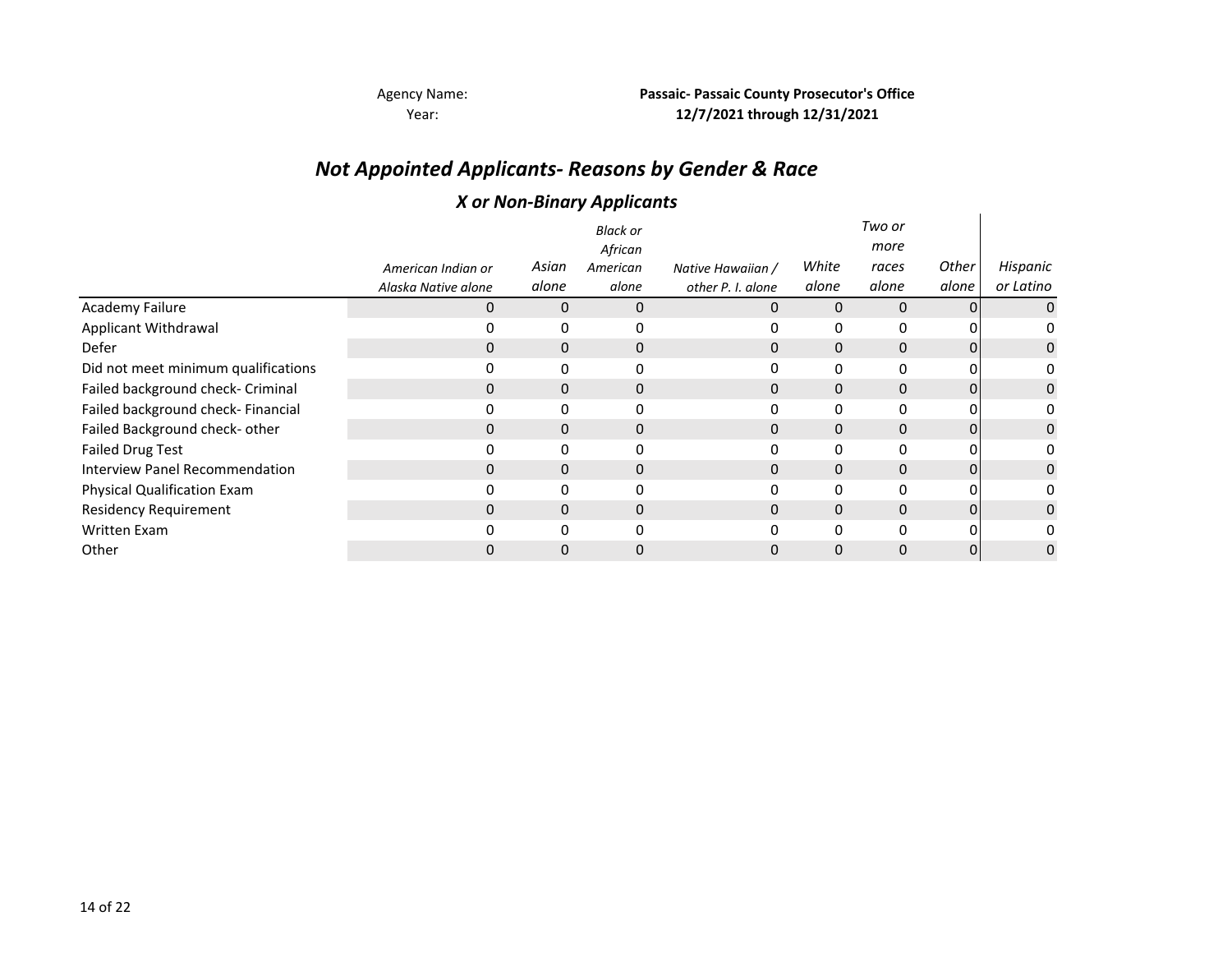Agency Name: **Passaic‐ Passaic County Prosecutor's Office 12/7/2021 through 12/31/2021**

### *Current Officers and Promotional Process Summary*

Passaic‐ Passaic County Prosecutor's Office is <sup>a</sup> County law enforcement agency. During the time period covering 12/7/2021 to 12/31/2021 the agency did not receive applications for <sup>a</sup> promotional opportunity. The agency's promotional process is not governed by Civil Service Regulations.

For Passaic‐ Passaic County Prosecutor's Office in the above time period, the promotional included the following methods of identifying qualified officers: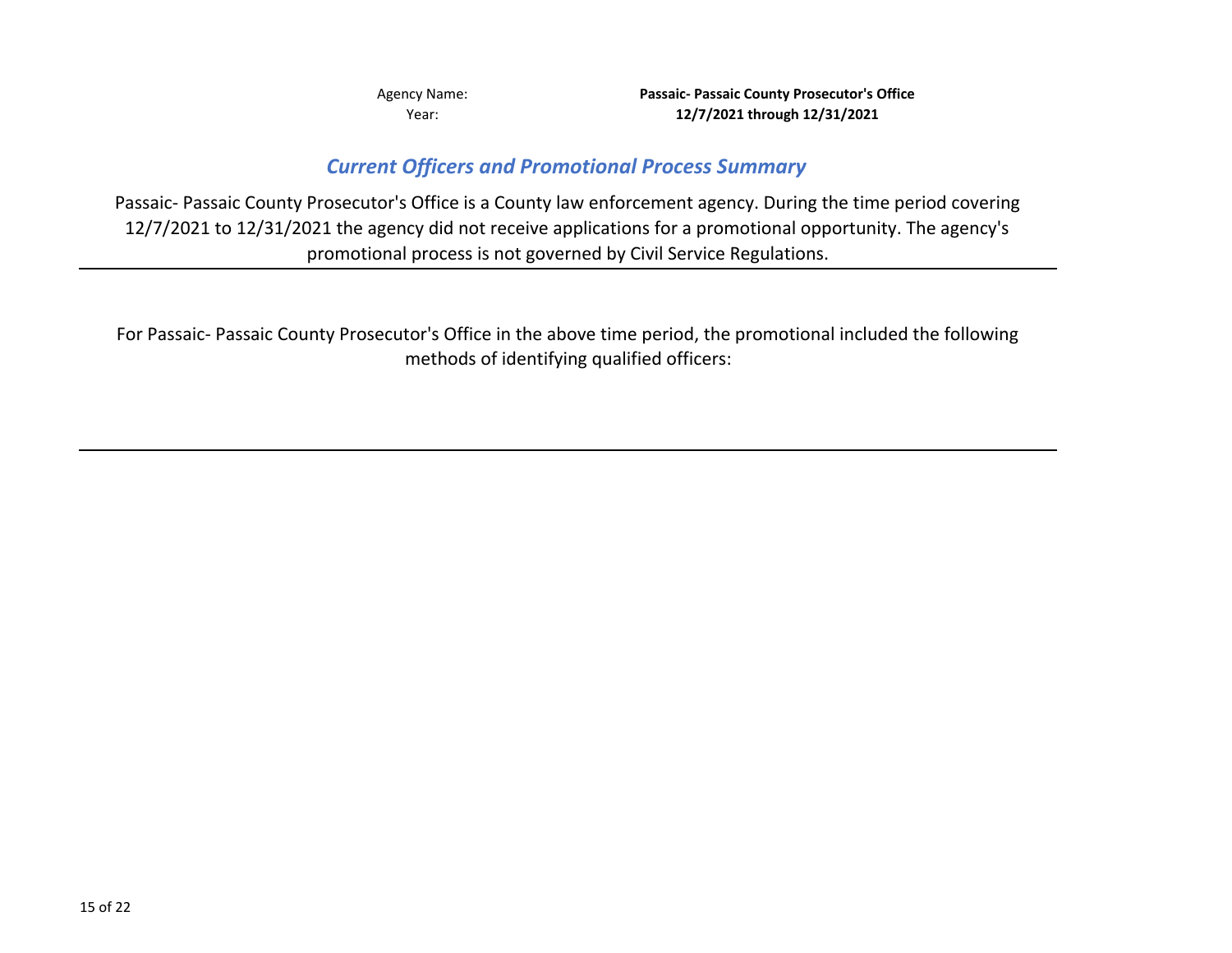**Passaic‐ Passaic County Prosecutor's Office 12/7/2021 through 12/31/2021**

### **Annual Summary of Law Enforcement Diversity: Current Officers Summary**

|                |                                                       |              | # % of Total Officers |
|----------------|-------------------------------------------------------|--------------|-----------------------|
|                | <b>Total Officers</b>                                 | 71           |                       |
|                | Total Officers Eligible for Promotion                 | 69           | 97%                   |
|                | <b>Total Officers Applied for Promotion</b>           | 0            | 0%                    |
|                | <b>Total Officers Promoted</b>                        | $\mathbf 0$  | 0%                    |
|                | <b>Total Male</b>                                     | 40           | 56%                   |
| Gender         | <b>Total Female</b>                                   | 22           | 31%                   |
|                | <b>Total X or Non-Binary</b>                          | $\mathbf{1}$ | 1%                    |
|                | Total American Indian or Alaska Native alone          | $\Omega$     | 0%                    |
|                | <b>Total Asian alone</b>                              | 0            | 0%                    |
| Racel Ethnicky | Total Black or African American alone                 | 9            | 13%                   |
|                | Total Native Hawaiian or other Pacific Islander alone | 0            | 0%                    |
|                | <b>Total White alone</b>                              | 36           | 51%                   |
|                | Total Two or more races alone                         | 0            | 0%                    |
|                | <b>Total Other alone</b>                              | $\mathbf{1}$ | 1%                    |
|                | Total Hispanic or Latino                              | 15           | 21%                   |
|                | <b>Total 18-29</b>                                    | 12           | 17%                   |
|                | <b>Total 30-39</b>                                    | 28           | 39%                   |
|                | <b>Total 40-49</b>                                    | 21           | 30%                   |
| <b>A</b> ee    | <b>Total 50-59</b>                                    | 10           | 14%                   |
|                | <b>Total 60-69</b>                                    | 0            | 0%                    |
|                | Total 70+                                             | $\mathbf 0$  | 0%                    |
|                |                                                       |              |                       |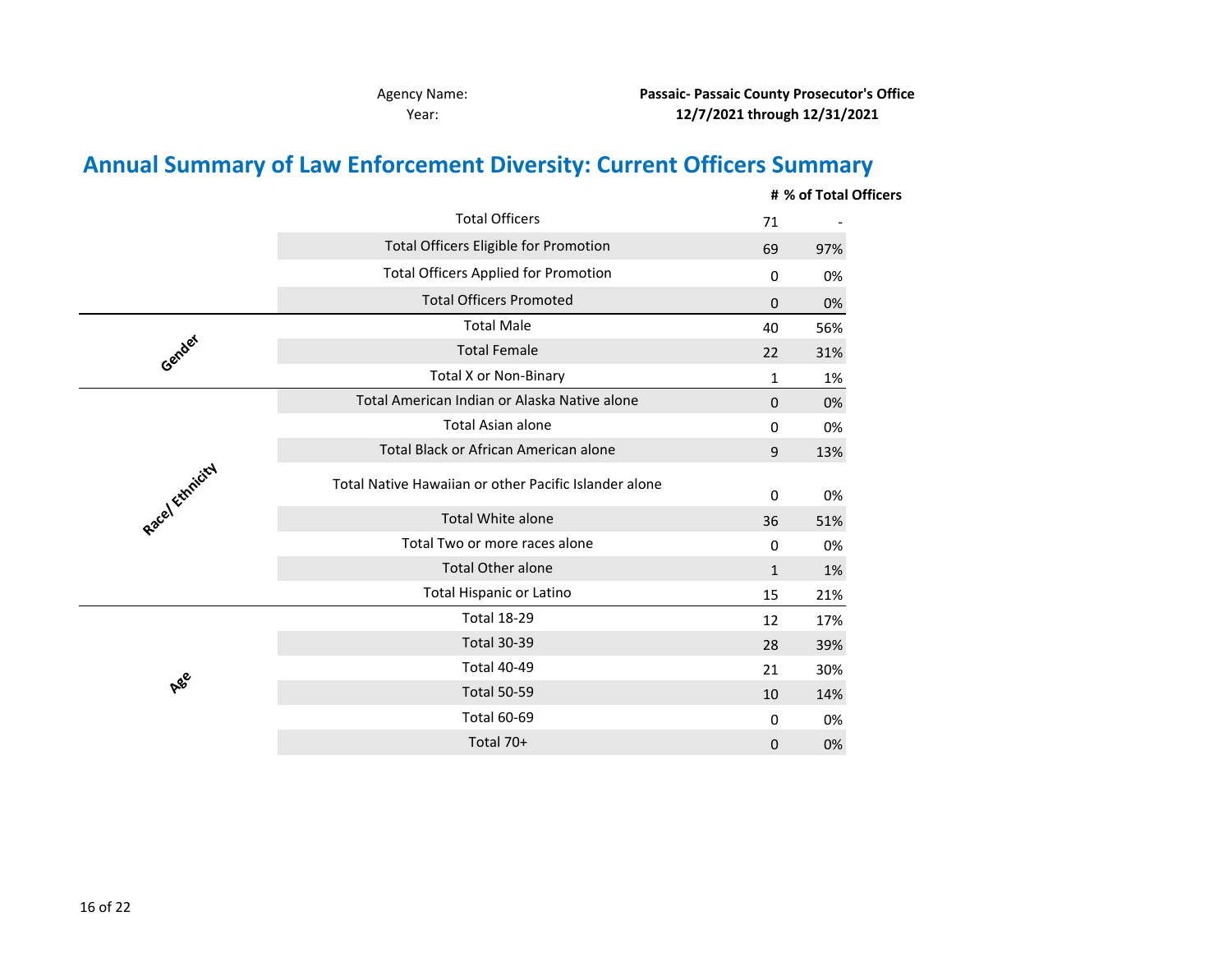$\mathbf{r}$ 

#### **12/7/2021 through 12/31/2021** Agency Name: **Passaic‐ Passaic County Prosecutor's Office**

 $\mathbf{r}$ 

### **Annual Summary of Law Enforcement Diversity: Current Officers and Promotions**

|                 | American Indian or<br>Alaska Native alone | Asian<br>alone | Black or African<br>American alone | Native Hawaiian /<br>other P. I. alone | alone | White Two or more races<br>alone | Other<br>alone | Hispanic<br>or Latino |
|-----------------|-------------------------------------------|----------------|------------------------------------|----------------------------------------|-------|----------------------------------|----------------|-----------------------|
| Male            |                                           |                |                                    |                                        | 26    |                                  |                |                       |
| Female          |                                           |                |                                    |                                        | 10    |                                  |                | 8                     |
| X or Non-Binary |                                           |                |                                    |                                        |       |                                  |                | $\mathbf{0}$          |
| Total           |                                           |                |                                    |                                        | 36    |                                  |                | 15                    |

#### *Current Officers*

|            | Male | Female   | X or Non-<br>Binary | American<br>Indian or<br>Alaska<br>Native<br>alone | Asian<br>alone | Black or<br>American<br>alone | Native<br>African <sub>Hawaiian</sub> /<br>other P. I.<br>alone | White<br>alone | Two or<br>more<br>races<br>alone | Other<br>alone | Hispanic<br>or Latino |
|------------|------|----------|---------------------|----------------------------------------------------|----------------|-------------------------------|-----------------------------------------------------------------|----------------|----------------------------------|----------------|-----------------------|
| Age: 18-29 |      | 4        | 0                   | 0                                                  | 0              |                               | 0                                                               |                | 0                                |                |                       |
| Age: 30-39 | 16   | 9        | 0                   | $\mathbf{0}$                                       | $\mathbf 0$    | 4                             | $\mathbf 0$                                                     | 12             | 0                                | $\mathbf{0}$   | 9                     |
| Age: 40-49 | 12   | 6        |                     | $\Omega$                                           | 0              | 2                             | 0                                                               | 11             | 0                                | 0              | 4                     |
| Age: 50-59 |      | 3        | $\overline{0}$      | $\mathbf{0}$                                       | 0              |                               | $\mathbf 0$                                                     | 6              | 0                                | 0              | 1                     |
| Age: 60-69 | 0    |          | 0                   | $\mathbf{0}$                                       | 0              | 0                             | 0                                                               | 0              | 0                                | 0              | 0                     |
| Age: 70+   |      | $\Omega$ | $\overline{0}$      | 0                                                  | 0              | 0                             | 0                                                               | $\Omega$       | 0                                | $\mathbf{0}$   | $\mathbf 0$           |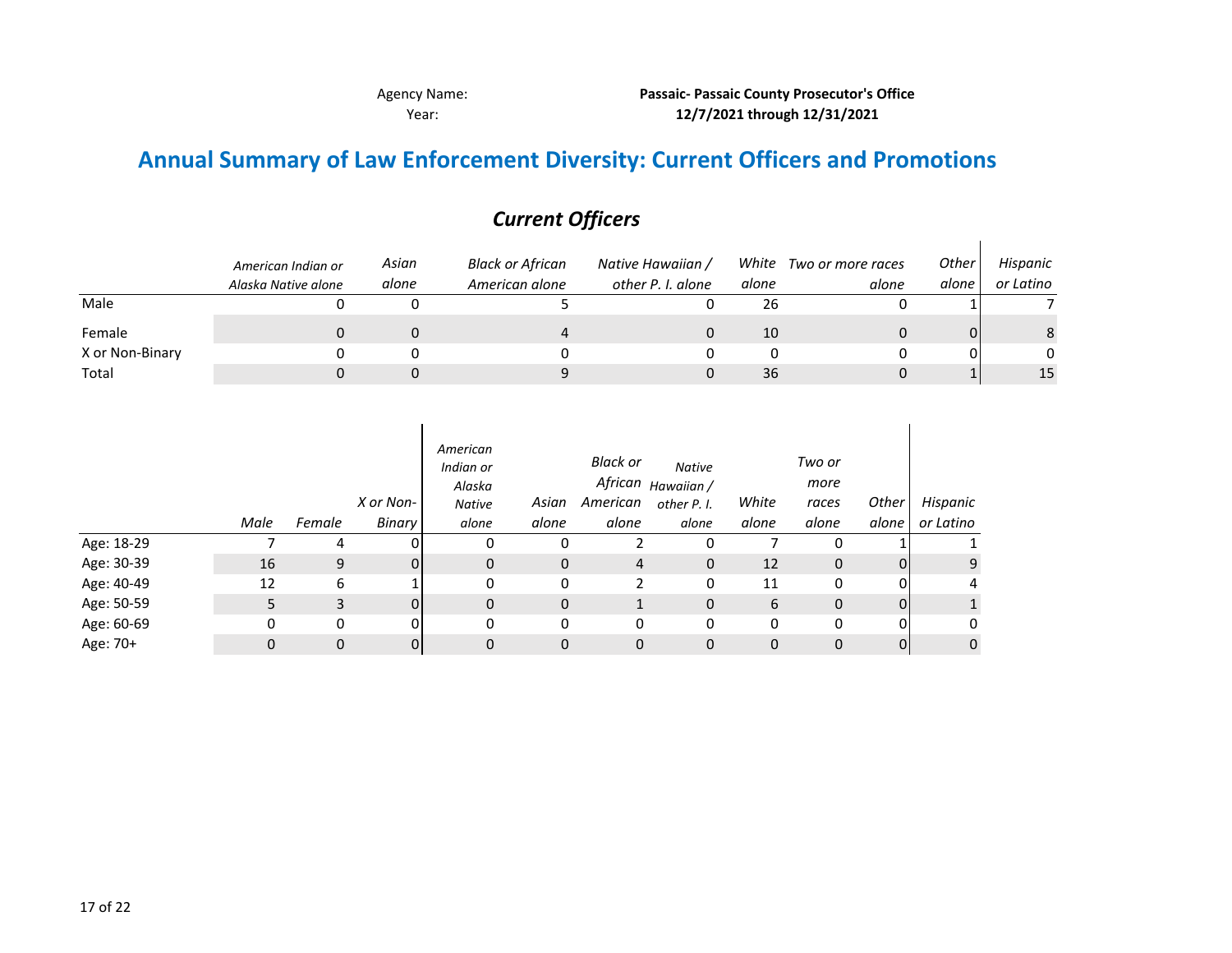Agency Name: **Passaic‐ Passaic County Prosecutor's Office 12/7/2021 through 12/31/2021**

# *Officers Eligible for Promotion*

|                 | American Indian or<br>Alaska Native alone | Asian<br>alone | <b>Black or African</b><br>American alone | Native Hawaiian /<br>other P. I. alone | alone | White Two or more races<br>alone | Other<br>alone | Hispanic<br>or Latino |
|-----------------|-------------------------------------------|----------------|-------------------------------------------|----------------------------------------|-------|----------------------------------|----------------|-----------------------|
| Male            |                                           |                |                                           |                                        | 25    |                                  |                |                       |
| Female          |                                           |                |                                           |                                        | 10    |                                  |                | 8                     |
| X or Non-Binary |                                           |                |                                           |                                        |       |                                  |                | 0                     |
| Total           |                                           |                |                                           |                                        | 35    |                                  |                | 15                    |

|            | Male | Female   | X or Non-<br><b>Binary</b> | American<br>Indian or<br>Alaska<br><b>Native</b><br>alone | Asian<br>alone | Black or<br>American<br>alone | <b>Native</b><br>African <sub>Hawaiian</sub> /<br>other P. I.<br>alone | White<br>alone | Two or<br>more<br>races<br>alone | Other<br>alone | Hispanic<br>or Latino |
|------------|------|----------|----------------------------|-----------------------------------------------------------|----------------|-------------------------------|------------------------------------------------------------------------|----------------|----------------------------------|----------------|-----------------------|
| Age: 18-29 |      | 4        |                            | 0                                                         | 0              |                               | 0                                                                      |                | Ω                                |                |                       |
| Age: 30-39 | 16   | 9        | 0                          | 0                                                         | 0              | 4                             | $\mathbf 0$                                                            | 12             | $\mathbf{0}$                     | 0              | 9                     |
| Age: 40-49 | 10   | 6        |                            | 0                                                         | 0              | າ                             | 0                                                                      | 10             | 0                                | 0              | 4                     |
| Age: 50-59 | 5.   | 3        | 0                          | 0                                                         | 0              | $\mathbf{1}$                  | $\mathbf 0$                                                            | 6              | 0                                | $\Omega$       | $\mathbf{1}$          |
| Age: 60-69 | 0    | 0        | 0                          | 0                                                         | 0              | 0                             | 0                                                                      | 0              | 0                                | 0              | 0                     |
| Age: 70+   | 0    | $\Omega$ | 0                          | 0                                                         | 0              | 0                             | 0                                                                      | $\mathbf{0}$   | 0                                | 0              | $\mathbf 0$           |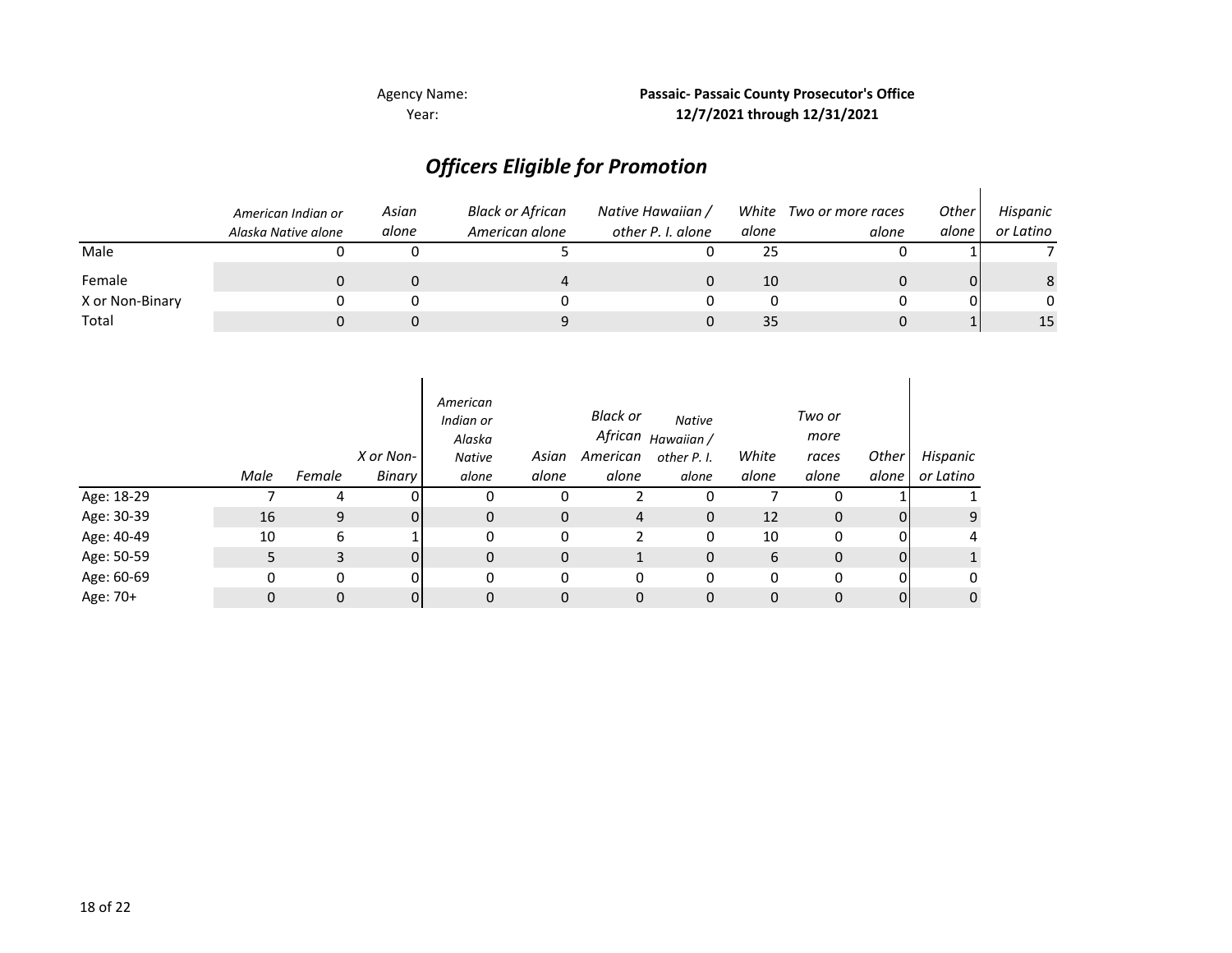**12/7/2021 through 12/31/2021** Agency Name: **Passaic‐ Passaic County Prosecutor's Office**

## *Officers who Applied for <sup>a</sup> Promotion*

|                 | American Indian or<br>Alaska Native alone | Asian<br>alone | Black or African<br>American alone | Native Hawaiian /<br>other P. I. alone | White<br>alone | Two or more races<br>alone | <b>Other</b><br>alone l | Hispanic<br>or Latino |
|-----------------|-------------------------------------------|----------------|------------------------------------|----------------------------------------|----------------|----------------------------|-------------------------|-----------------------|
| Male            |                                           |                |                                    |                                        |                |                            |                         | 0                     |
| Female          |                                           |                |                                    |                                        |                |                            |                         |                       |
| X or Non-Binary |                                           |                |                                    |                                        |                |                            |                         | 0                     |
| Total           |                                           |                |                                    |                                        |                |                            |                         |                       |

|            |      |              | X or Non- | American<br>Indian or<br>Alaska<br>Native | Asian | Black or<br>American | <b>Native</b><br>African <sub>Hawaiian</sub> /<br>other P. I. | White | Two or<br>more<br>races | <b>Other</b> | Hispanic     |
|------------|------|--------------|-----------|-------------------------------------------|-------|----------------------|---------------------------------------------------------------|-------|-------------------------|--------------|--------------|
|            | Male | Female       | Binary    | alone                                     | alone | alone                | alone                                                         | alone | alone                   | alone        | or Latino    |
| Age: 18-29 | υ    | 0            |           | 0                                         | 0     | 0                    | 0                                                             | 0     |                         |              | 0            |
| Age: 30-39 | 0    | $\mathbf{0}$ |           | $\mathbf{0}$                              | 0     | 0                    | 0                                                             | 0     | $\Omega$                | 0            | $\mathbf{0}$ |
| Age: 40-49 | 0    | 0            | nι        | 0                                         | 0     | 0                    | 0                                                             | 0     | $\Omega$                | 01           | 0            |
| Age: 50-59 | 0    | $\mathbf{0}$ |           | $\mathbf{0}$                              | 0     | 0                    | 0                                                             | 0     | 0                       | 0            | $\mathbf{0}$ |
| Age: 60-69 | 0    | 0            | ΩI        | 0                                         | 0     | 0                    | 0                                                             | 0     | $\Omega$                | 0            | 0            |
| Age: 70+   |      | 0            |           | 0                                         | 0     | 0                    | 0                                                             | 0     | $\Omega$                | 0            | $\mathbf 0$  |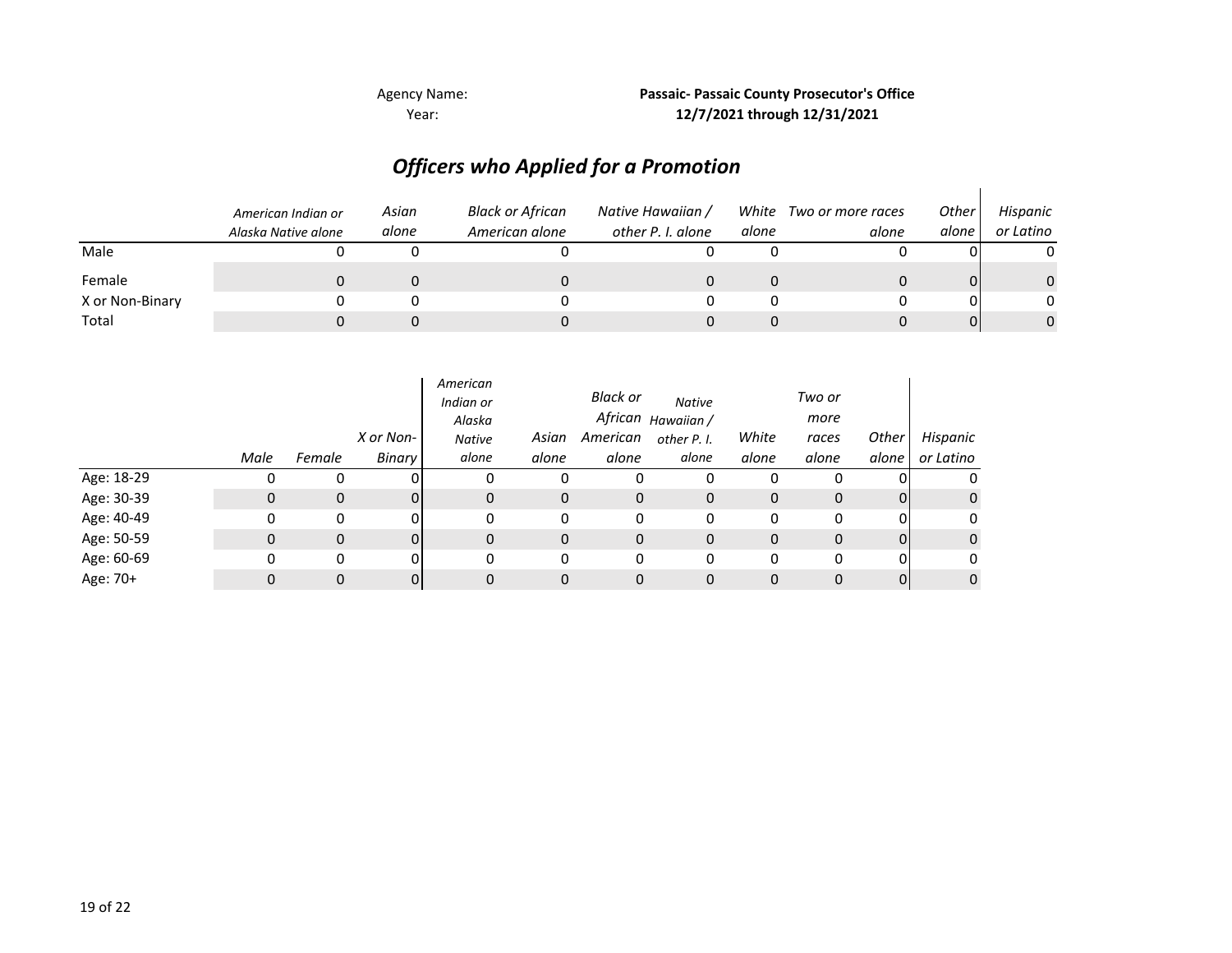**12/7/2021 through 12/31/2021 Passaic‐ Passaic County Prosecutor's Office**

#### *Asian alone White Two or more races aloneOther alone Hispanic or Latino* Male 0 0 00 $\mathbf 0$ Female 0 0 00 $\pmb{0}$ X or Non‐Binary 0 0 00 Total 0 0 00 $\mathsf{O}\xspace$ *American Indian or Alaska Native alone Black or African American alone Native Hawaiian / other P. I. alone alone* 00 0 $\pmb{0}$ 0 00 000 0 $\pmb{0}$ 0 00 0 $\pmb{0}$ 0 0

### *Officers Promoted*

|            | Male         | Female       | X or Non-<br>Binary | American<br>Indian or<br>Alaska<br><b>Native</b><br>alone | Asian<br>alone | Black or<br>American<br>alone | <b>Native</b><br>African <sub>Hawaiian</sub> /<br>other P. I.<br>alone | White<br>alone | Two or<br>more<br>races<br>alone | Other<br>alone | Hispanic<br>or Latino |
|------------|--------------|--------------|---------------------|-----------------------------------------------------------|----------------|-------------------------------|------------------------------------------------------------------------|----------------|----------------------------------|----------------|-----------------------|
| Age: 18-29 | 0            | 0            |                     | 0                                                         | 0              | 0                             | 0                                                                      | 0              | 0                                |                | 0                     |
| Age: 30-39 | $\mathbf{0}$ | $\mathbf{0}$ | 01                  | 0                                                         | $\mathbf 0$    | $\mathbf 0$                   | $\mathbf 0$                                                            | $\mathbf{0}$   | $\mathbf{0}$                     | 0              | $\mathbf{0}$          |
| Age: 40-49 | 0            | 0            | O.                  | 0                                                         | 0              | 0                             | 0                                                                      | 0              | 0                                | ΩI             | 0                     |
| Age: 50-59 | $\mathbf{0}$ | $\mathbf 0$  | $\Omega$            | 0                                                         | $\mathbf 0$    | 0                             | 0                                                                      | 0              | $\mathbf{0}$                     | $\Omega$       | $\mathbf{0}$          |
| Age: 60-69 | 0            | 0            | 0                   | 0                                                         | $\mathbf 0$    | 0                             | 0                                                                      | 0              | 0                                | 0              | 0                     |
| Age: 70+   | 0            | $\mathbf{0}$ | 01                  | 0                                                         | 0              | 0                             | 0                                                                      | 0              | 0                                | $\Omega$       | $\mathbf 0$           |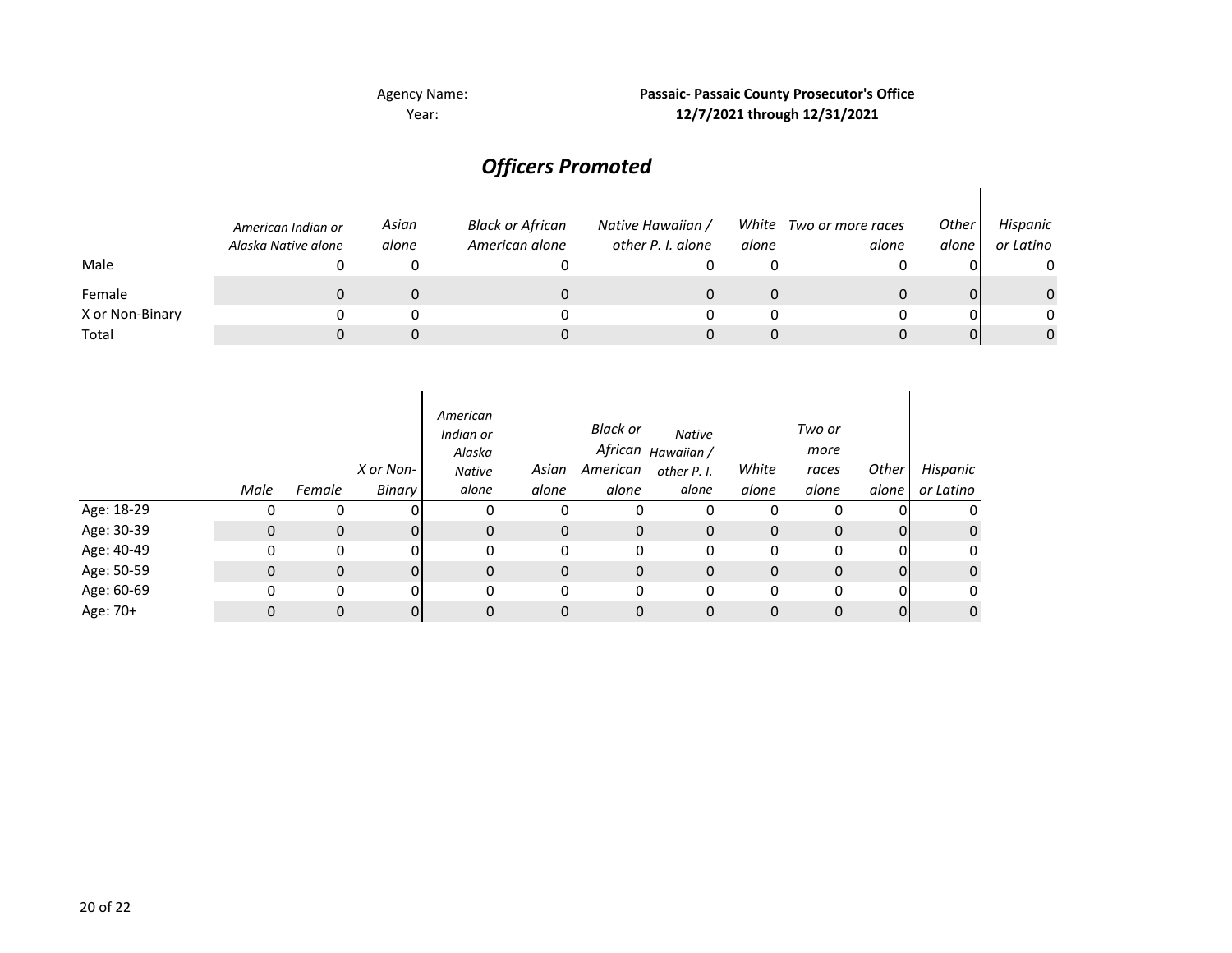#### **Passaic‐ Passaic County Prosecutor's Office 12/7/2021 through 12/31/2021**

### *Officers Promoted*

|                         | <b>Promoted to Sergeant</b><br>X or Non- |              |              |                | <b>Promoted to Lieutenant</b><br>X or Non- |              |        |          | <b>Promoted to Captain</b><br>X or Non- |              |              |                |
|-------------------------|------------------------------------------|--------------|--------------|----------------|--------------------------------------------|--------------|--------|----------|-----------------------------------------|--------------|--------------|----------------|
|                         | Male                                     | Female       | Binary       | Total          | Male                                       | Female       | Binary | Total    | Male                                    | Female       | Binary       | Total          |
| American Indian or      |                                          |              |              |                |                                            |              |        |          |                                         |              |              |                |
| Alaska Native alone     | 0                                        | 0            | 0            | $\Omega$       | 0                                          | 0            | 0      | $\Omega$ | 0                                       | 0            | 0            |                |
| Asian alone             | 0                                        | $\mathbf 0$  | $\mathbf 0$  | $\Omega$       | $\mathbf 0$                                | 0            | 0      | $\Omega$ | $\mathbf 0$                             | 0            | 0            | $\overline{0}$ |
| <b>Black or African</b> |                                          |              |              |                |                                            |              |        |          |                                         |              |              |                |
| American alone          | 0                                        |              | 0            |                |                                            | 0            | 0      | ΩI       | 0                                       | 0            | 0            | 01             |
| Native Hawaiian /       |                                          |              |              |                |                                            |              |        |          |                                         |              |              |                |
| other P. I. alone       | $\mathbf{0}$                             | $\mathbf{0}$ | $\mathbf{0}$ | 0I             | $\mathbf{0}$                               | $\mathbf 0$  | 0      | 01       | $\mathbf 0$                             | $\mathbf{0}$ | $\mathbf{0}$ |                |
| White alone             | 0                                        | $\Omega$     | 0            | $\Omega$       | $\Omega$                                   | 0            | 0      | $\Omega$ | 0                                       | 0            | 0            | $\Omega$       |
| Two or more races       |                                          |              |              |                |                                            |              |        |          |                                         |              |              |                |
| alone                   | $\mathbf{0}$                             | 0            | $\mathbf{0}$ | $\overline{0}$ | $\mathbf 0$                                | $\mathbf{0}$ | 0      | $\Omega$ | $\mathbf 0$                             | $\mathbf 0$  | $\mathbf{0}$ |                |
| Other alone             | 0                                        | 0            | 0            |                | 0                                          | 0            | 0      |          | 0                                       | 0            | 0            |                |
| Hispanic or Latino      | $\Omega$                                 | 0            | $\mathbf 0$  | 0I             | $\Omega$                                   | $\Omega$     | 0      | $\Omega$ | $\mathbf 0$                             | 0            | 0            | $\overline{0}$ |